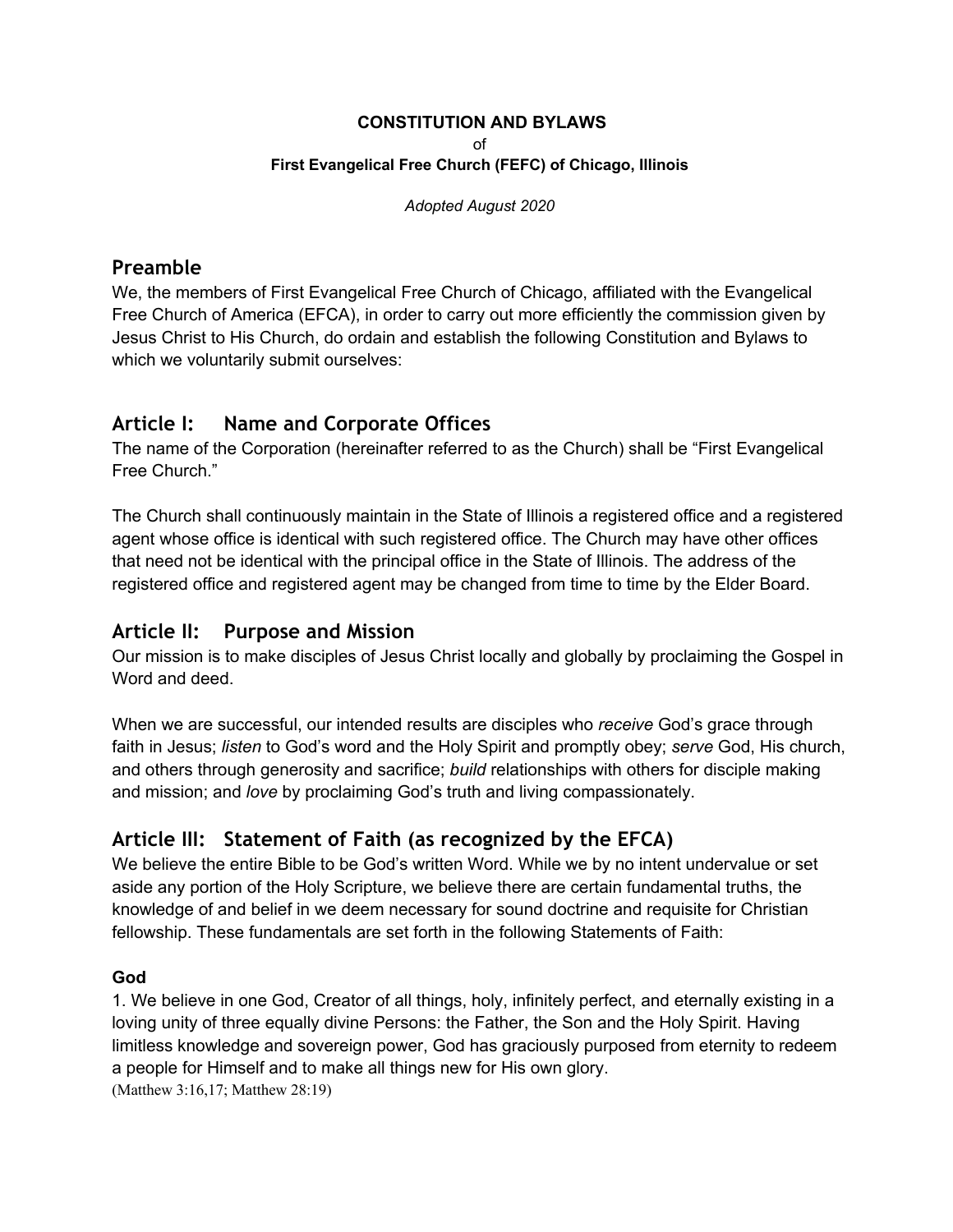#### **The Bible**

2. We believe that God has spoken in the Scriptures, both Old and New Testaments, through the words of human authors. As the verbally inspired Word of God, the Bible is without error in the original writings, the complete revelation of His will for salvation, and the ultimate authority by which every realm of human knowledge and endeavor should be judged. Therefore, it is to be believed in all that it teaches, obeyed in all that it requires, and trusted in all that it promises. (2 Timothy 3:16, 17; 2 Peter 1:20, 21)

#### **The Human Condition**

3. We believe that God created Adam and Eve in His image, but they sinned when tempted by Satan. In union with Adam, human beings are sinners by nature and by choice, alienated from God, and under His wrath. Only through God's saving work in Jesus Christ can we be rescued, reconciled, and renewed.

(Genesis 1:26, 27; Genesis 3:1-24)

#### **Jesus Christ**

4. We believe that Jesus Christ is God incarnate, fully God and fully man, one Person in two natures. Jesus--Israel's promised Messiah--was conceived through the Holy Spirit and born of the virgin Mary. He lived a sinless life, was crucified under Pontius Pilate, arose bodily from the dead, ascended into heaven, and sits at the right hand of God the Father as our High Priest and Advocate.

(Matthew 1:18-25; Luke 24:36-48; John 1:1,14; Acts 1:10,11; Hebrews 4:14-16; Hebrews 9:24; 1 John 2:1)

#### **The Work of Christ**

5. We believe that Jesus Christ, as our representative and substitute, shed His blood on the cross as the perfect, all-sufficient sacrifice for our sins. His atoning death and victorious resurrection constitute the only ground for salvation.

(Isaiah 53; Romans 5:1,9; 1 Corinthians 15:3,4)

#### **The Holy Spirit**

6. We believe that the Holy Spirit, in all that He does, glorifies the Lord Jesus Christ. He convicts the world of its guilt. He regenerates sinners, and in Him they are baptized into union with Christ and adopted as heirs in the family of God. He also indwells, illuminates, guides, equips, and empowers believers for Christ-like living and service.

(Titus 3:5; John 14:16,17; John 16:7-15; Romans 8:11)

#### **The Church**

7. We believe that the true Church comprises all who have been justified by God's grace through faith alone in Christ alone. They are united by the Holy Spirit in the body of Christ, of which He is the Head. The true Church is manifest in local churches, whose membership should be composed only of believers. The Lord Jesus mandated two ordinances, baptism and the Lord's Supper, which visibly and tangibly express the gospel. Though they are not the means of salvation, when celebrated by the church in genuine faith, these ordinances confirm and nourish the believer.

(Matthew 3:15; Matthew 28:29; 1 Corinthians 11:23-26)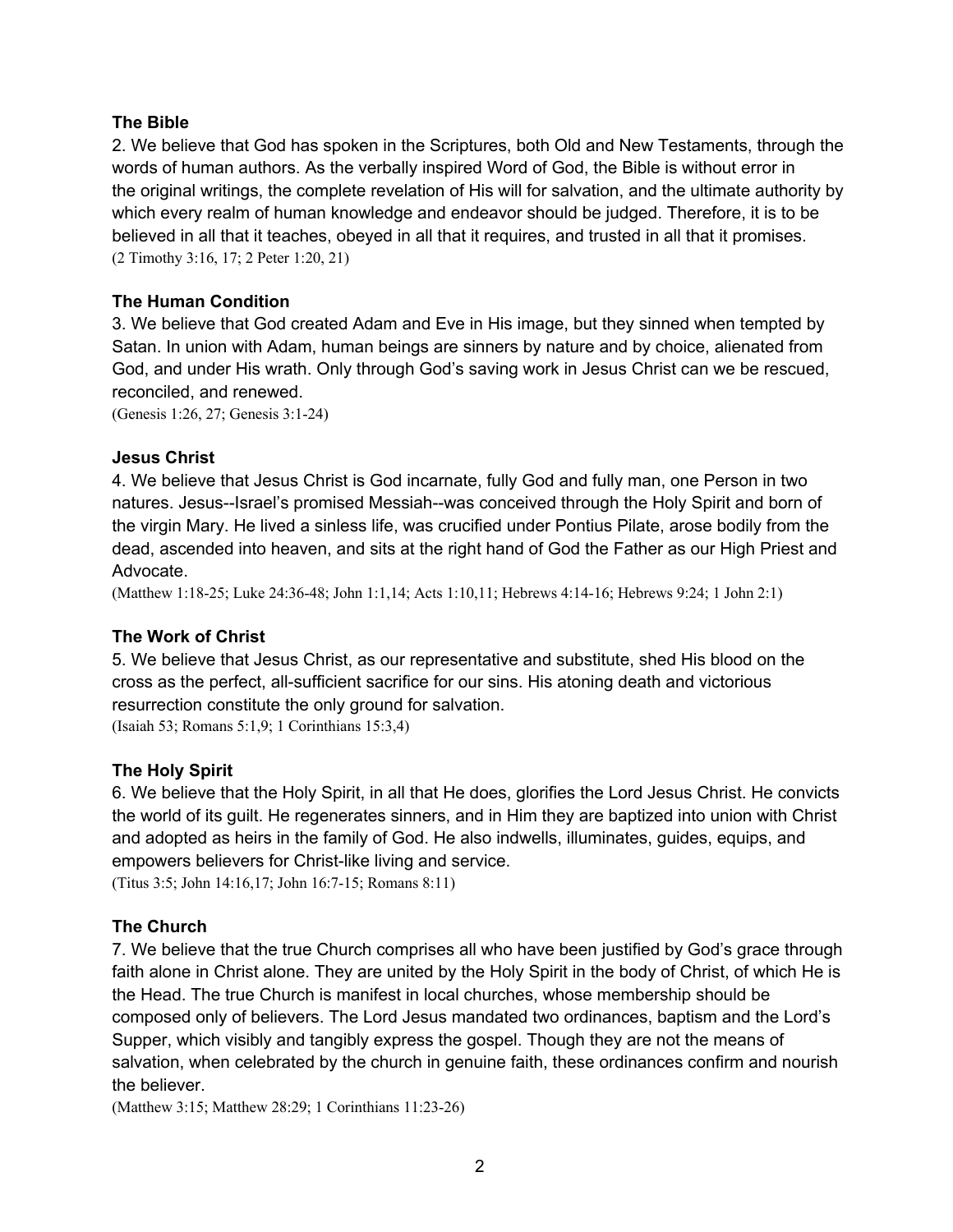#### **Christian Living**

8. We believe that God's justifying grace must not be separated from His sanctifying power and purpose. God commands us to love Him supremely and others sacrificially, and to live out our faith with care for one another, compassion toward the poor, and justice for the oppressed. With God's Word, the Spirit's power, and fervent prayer in Christ's name, we are to combat the spiritual forces of evil. In obedience to Christ's commission, we are to make disciples among all people, always bearing witness to the gospel in word and deed. (Matthew 28:18-20; John 1:12,13; John 5:24)

#### **Christ's Return**

9. We believe in the personal, bodily, and glorious return of our Lord Jesus Christ. The coming of Christ, at a time known only to God, demands constant expectancy and, as our blessed hope, motivates the believer to godly living, sacrificial service and energetic mission. (John 14:3; Acts 1:11; 1 Thessalonians 4:16,17)

#### **Response and Eternal Destiny**

10. We believe that God commands everyone everywhere to believe the gospel by turning to Him in repentance and receiving the Lord Jesus Christ. We believe that God will raise the dead bodily and judge the world, assigning the unbeliever to condemnation and eternal conscious punishment and the believer to eternal blessedness and joy with the Lord in the new heaven and the new earth, to the praise of His glorious grace. Amen. (Matthew 25:46; John 5:28, 29)

# **Article IV: Membership**

The Church shall be governed by its Members: those who, according to the qualifications below, have been affirmed by the Church as having a credible profession of faith and who have committed themselves in love to fellowship with one another as they live in obedience to Christ. Certain authority and responsibility is delegated to the Elder Board, Officers, and other Committees of the Church by these Bylaws.

#### **Section A: Members**

Any person, who is qualified and completes the application process in accordance with the provisions of these Bylaws, who participates regularly in the Sunday worship services of the Church, and who actively uses his or her resources and spiritual gifts to fulfill the stated purpose of the Church shall be a Member of the Church. Members shall enjoy all rights and privileges of membership including the right to vote on all matters submitted to the membership.

All Members shall hold a high commitment to the purpose and doctrine of the Church and shall be committed to grow as disciples; to develop and use their gifts, time, and resources in the power and direction of the Holy Spirit; and to work with the Church to fulfill its purpose.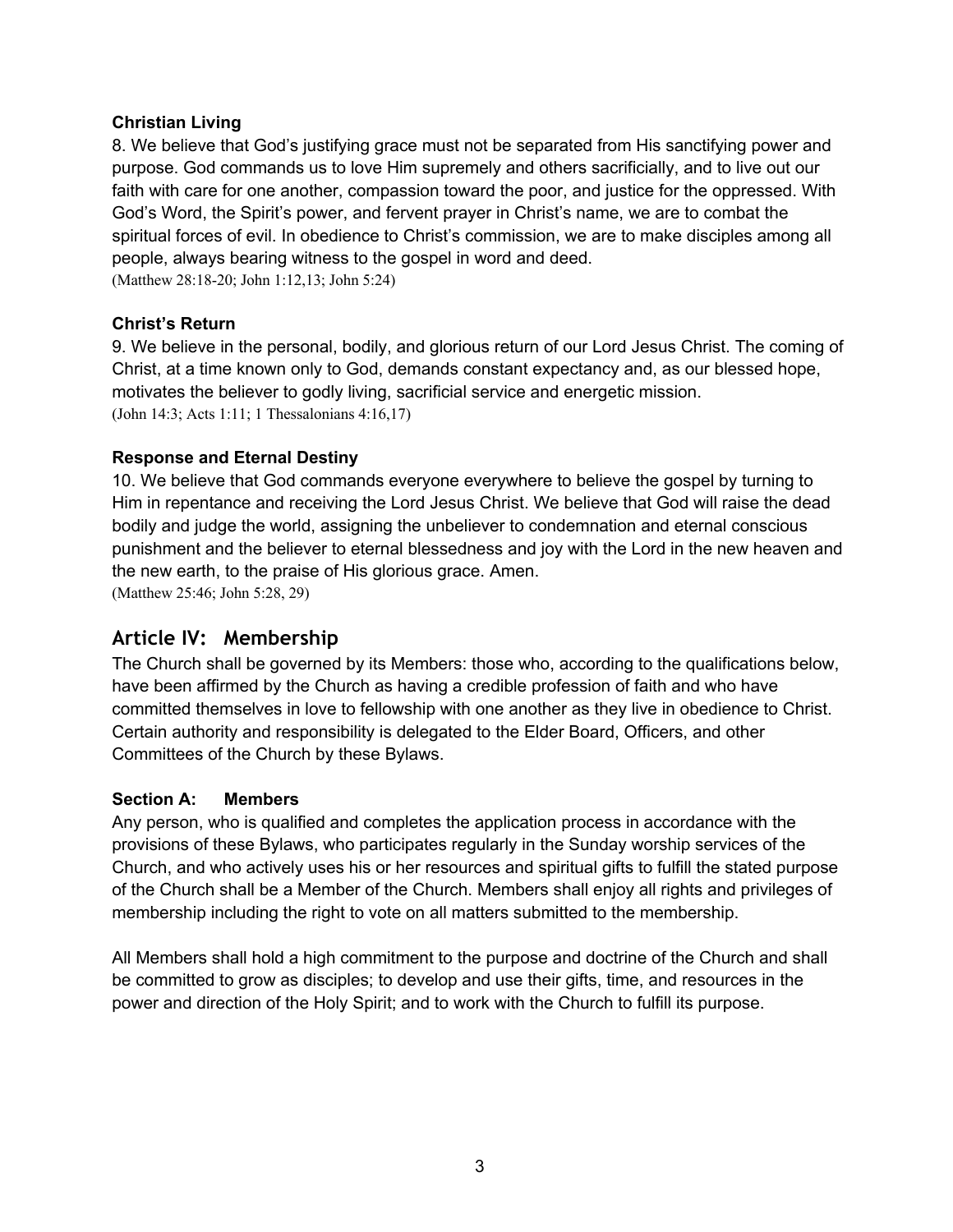### **Section B: Member Qualifications**

Applicants for membership in the Church must:

- 1. Confess their trust in Jesus Christ as their Lord and personal savior;
- 2. Conduct themselves in a manner worthy of the Christian faith;
- 3. Subscribe in all respects to the doctrine set forth in Article III hereof;
- 4. Demonstrate a willingness to work with other members of the Church to:
	- a. be disciples and make disciples of Jesus Christ; and
	- b. develop and use their resources and spiritual gifts to fulfill the stated purpose of the Church; and
- 5. Be actively serving the Church.

### **Section C: Membership Application Process**

Applicants for membership shall:

- 1. Meet the qualifications for membership set forth in Section B above;
- 2. Attend new member classes taught by a Pastor or an Elder; and
- 3. Share their testimony before the Membership Committee and a member of the Elder Board and/or Pastoral staff.

Upon recommendation for membership by the Membership Committee, applicants shall be presented to the Church two weeks before the next Quarterly Congregational Meeting to allow any feedback to be brought before the Membership Committee. Applicants so presented may be affirmed as Members of the Church by Members at this meeting.

# **Section D: Voting Rights of Members**

All Members in good standing shall have one vote on all matters which come before the Church. All votes will be taken at a duly called Congregational Meeting, or by an absentee or proxy vote as provided for in these Bylaws (Article V Section E).

### **Section E: Authority of Members**

The Members of the Church shall have authority in the following matters:

- 1. The Calling/hiring of the person with the title of Senior Pastor and any other staff with a Pastor title;
- 2. Affirmation of Elder Board members, Officers, Deacons/Deaconesses of Standing Committees, and Church members;
- 3. Approval of the annual financial budget of the Church;
- 4. Approval of borrowing funds in excess of 10% of the annual Church budget, cumulatively;
- 5. Sale, purchase, lease or mortgage of any Church property valued in excess of 10% of the annual Church budget;
- 6. Approval of amendments of the Articles of Incorporation and Bylaws; and
- 7. Approval of dissolution, merger or consolidation.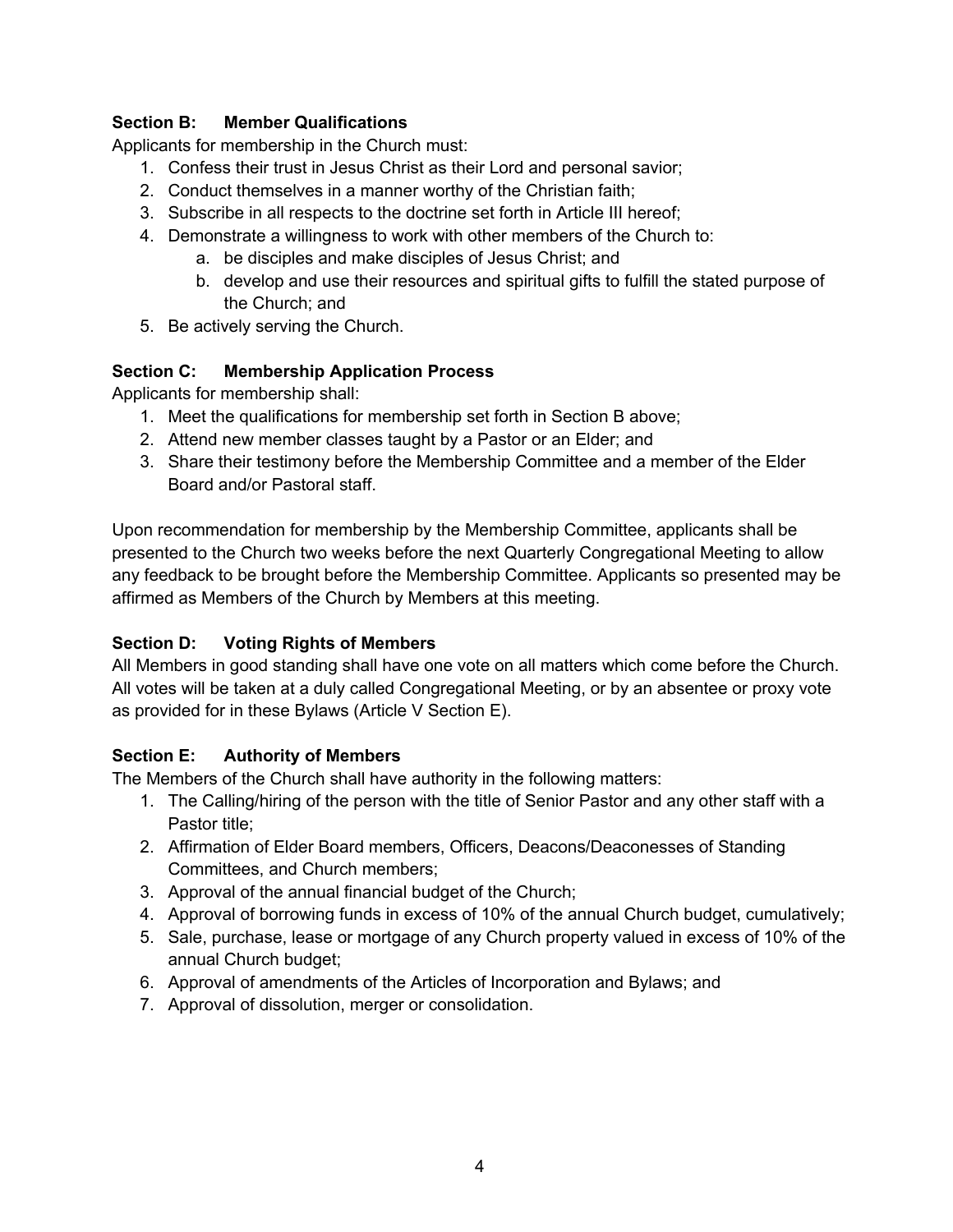### **Section F: Resignation of Members**

Any Member may resign by filing a written resignation to any staff member, Elder or member of the Membership Committee.

If a Member has been absent from regular worship for more than three months, the Membership Committee shall attempt to contact the individual to ascertain his/her intention regarding membership at the Church.

The Membership Committee will submit to the Elders any findings and generally one of the following actions will be taken:

- Members wishing to join another church will normally be released in good standing from membership by the Elders.
- Members having moved from our geographical area will be encouraged to find a new church home.
- Elders or staff will reach out to Members who have not been participating in any church activities to invite them to resume activity.

Any Member absent from all services for six months, showing no interest, and giving no response to a letter of inquiry, will be removed upon recommendation of the Membership Committee and affirmation by the Elder board.

### **Section G: Discipline of Members**

If any Member is not living in a manner worthy of the Gospel, he/she shall be lovingly admonished according to God's Word. The goal of Church discipline is to restore a fallen Member to fellowship rather than to punish.

If Biblical discipline is necessary, the Elder Board has the authority to place the individual(s) under Church discipline. This may include counseling and exhortation, suspension of any responsibilities or duties, suspension of voting privileges, or recommendation for removal of membership if necessary.

If a Member believes they have knowledge of ongoing sin in another Member's life, he/she should first pray for wisdom, discernment, and love before humbly addressing the matter as follows (Matthew 18:15-17):

- 1. Discuss the matter privately with the accused person.
- 2. If there is no evidence of repentance after Step 1, bring one or two witnesses to exhort the accused person.
- 3. If there is still no evidence of repentance after Step 2, the issue must be brought before the Elder Board to be handled as appropriate to the situation.
- 4. If there is still no evidence of repentance after Step 3, the matter must be taken to a Special Congregational Meeting of Members only and the offender shall, by a threefourths majority vote, be removed from membership at the Church, relieved of any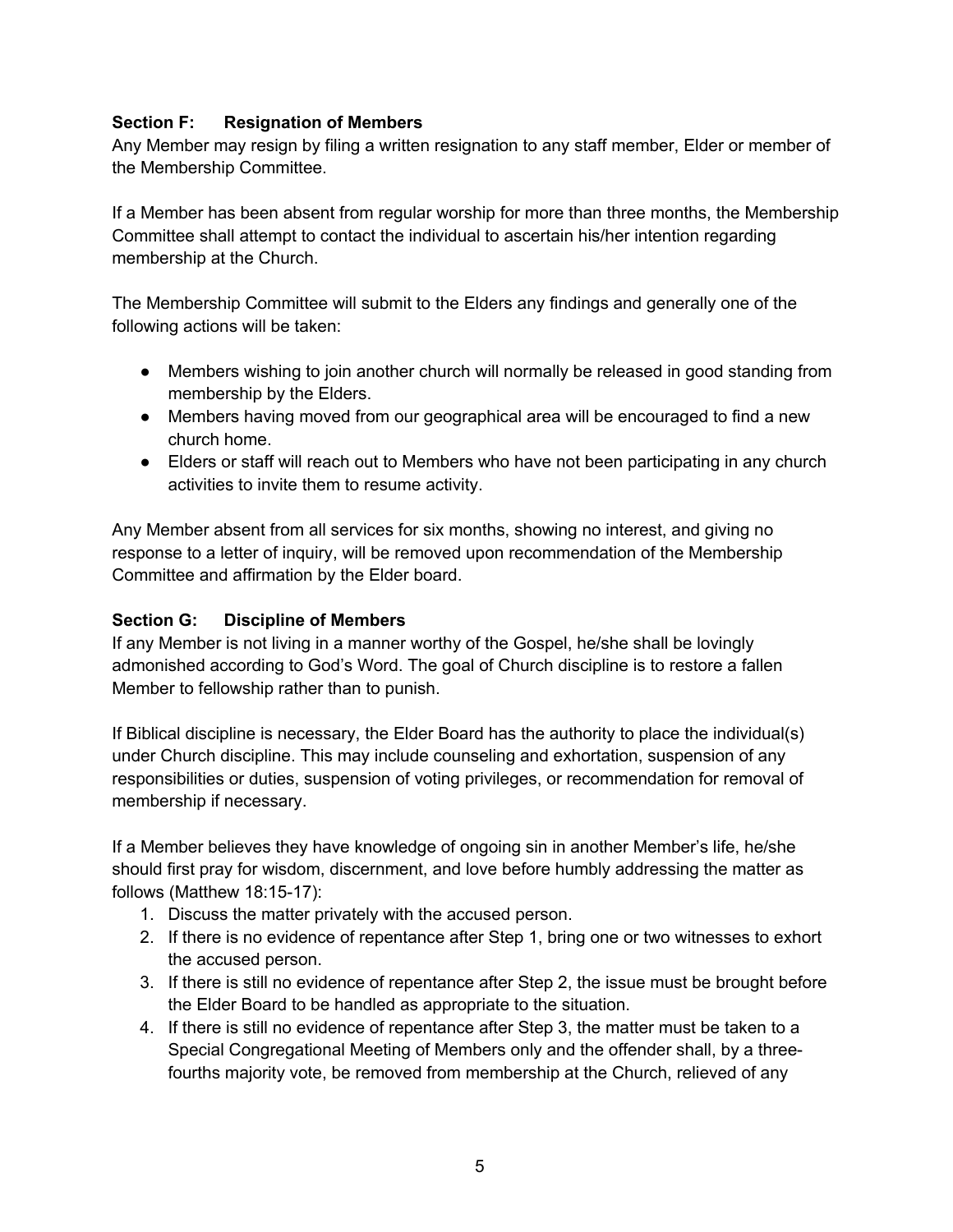responsibilities or duties within the Church, and have no claim upon any part of the Church properties (1 Corinthians 5:11-13; 2 Thessalonians 3:6-15).

If at any time during or after this process the offender genuinely repents and makes restitution where necessary, he/she shall be welcomed back into membership at the Church (Galatians 6:1; Ephesians 4:32). Disciplinary matters shall remain discreet and confidential unless the offender demonstrates a persistent lack of repentance and restitution.

Removal from membership for any reason other than resignation requires a three-fourths majority vote of the Members.

### **Section H: Other Policies**

From time to time the Elders may recommend a new policy or the amendment of an existing policy, subject to a vote of the Members, with which to guide general Church teaching, as related to topics outside the Statement of Faith (Article III). Members shall not be required to agree in full with such policies as a condition of membership, but are expected to adhere to them in any situation inside the Church for which they may hold a teaching role. Such situations include:

- 1. Leadership in small groups;
- 2. Training or instructional classes held within the Church building, including children's Sunday school; and
- 3. Sermons given to the general Church population.

These policies are to be introduced in the membership class and posted via the Church's website, along with the Statement of Faith and these Constitution and ByLaws.

# **Article V: Congregational Meetings**

The Elders, Staff, and Members of the Church will endeavor to achieve consensus, if not unanimity, in all decision-making matters, in accordance with the scriptural admonition from Paul to the Corinthians.

"I appeal to you, dear brothers and sisters, by the authority of our Lord Jesus Christ, to live in harmony with each other. Let there be no divisions in the church. Rather, be of one mind, united in thought and purpose." (1 Cor. 1:10 NLT)

Leaders will actively plan for and encourage appropriate discussion and prayer for all decisions that impact the congregation and ministry of the Church. However, realizing that perfect consensus in business matters may not be always possible, a three-fourths majority voting agreement will be the general rule in all decision-making procedures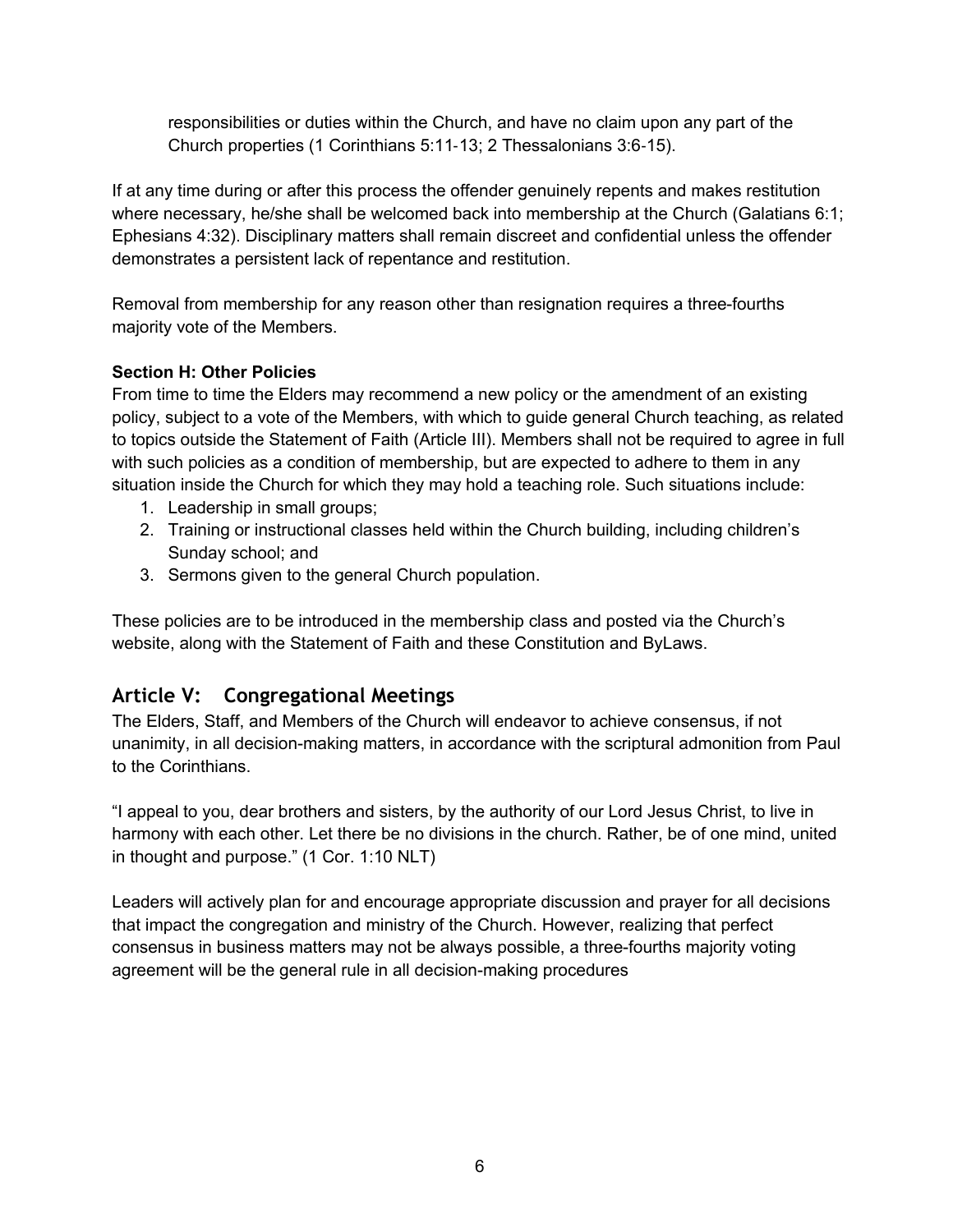### **Section A: Purpose and Schedule of Meetings**

The purpose of Congregational Meetings is to further the Church's stated purpose and to regularly assess and improve the Church's effectiveness in furthering that purpose. The Church shall hold at least four Congregational Meetings in a calendar year: Quarterly Meetings in July, October, and January, and an Annual Meeting in April. Quarterly and Annual Congregational Meetings are normally held after the 20th day of the month.

The purpose of the Annual Meeting will be to review the progress and effectiveness of the Church, and to consider plans for the next fiscal year. The agenda of the meeting shall include, but not be limited to, the following:

- 1. Review financial and ministry results for the past year;
- 2. Review the proposed ministries and budget for the new year;
- 3. Adopt the annual budget for the new year;
- 4. Review a written annual report of membership; and
- 5. Consider other matters that the Elder Board may determine necessary to present to the Church.

In any case where the congregation does not reach consensus on any items required to be adopted at the Annual Meeting, a one-month extension shall be granted for such items to be amended and re-introduced for adoption at a Special Congregational Meeting.

An additional purpose of the October Congregational Meeting will be to elect or affirm Officers, Elders, and other Church leaders as defined by these Bylaws.

Other Special Congregational Meetings may be called as needed by the Senior Pastor, Elder Board, or by a petition of twenty-five percent (25%) of the Members submitted to the Secretary along with a proposed agenda for the meeting.

Elders shall choose the organizational rule for any Congregational Meeting and may choose Robert's Rules of Order when beneficial.

For the purpose of maintaining order and expectations within a Congregational Meeting, all items of business to be considered will be made by the Elder Board and submitted to the Members for affirmation. However, at any time, any Member may make the motion to recommend additional items to be included in the current or future agenda. Such motions must be given in writing to the Elder Board, who will give formal, serious, and prayerful consideration to all written Memberrecommended motions they receive. The Elder Board will respond publicly to all written motion requests, explaining the rationale behind their decision to either grant or deny the motion request.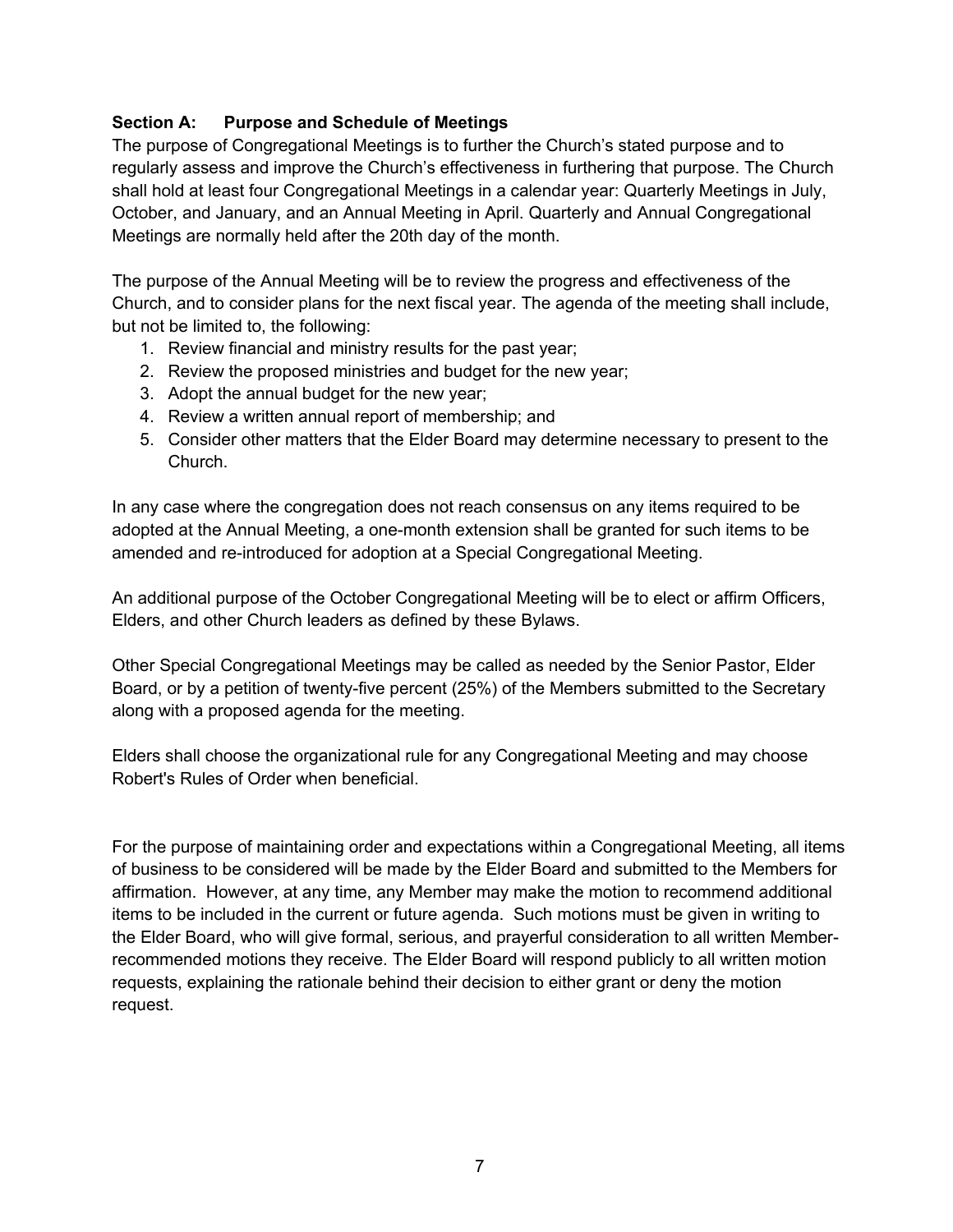### **Section B: Notice of Meetings**

Notice for a Congregational Meeting shall include the time and place the meeting is to be held. If the meeting's agenda includes the names of any applicants for membership or nominees for leadership positions, these shall be included as a part of the notice as well. Notice shall be provided in the following three manners:

- 1. As a verbal announcement made at the two Sunday worship service(s) preceding the date on which the meeting is scheduled to occur, and at the same time other regular Church announcements are made;
- 2. As written notice included in a clear and prominent manner in a Church service bulletin, to be handed out at the same two Sunday worship service(s);
- 3. As additional written notice outside of Sunday worship services, via posted mail, email, and/or the Church's website calendar. Such posting shall be made not less than 10 nor more than 60 days prior to the meeting. If mailed, the notice shall be deemed delivered when deposited in the United States mail addressed to the Member at his or her address as it appears on the records of the Church, with postage thereon prepaid.

However, if the purpose of any Congregational Meeting includes:

- 1. The removal or Call of a Senior Pastor;
- 2. The removal of one or more Elder Board members;
- 3. A merger, consolidation or dissolution;
- 4. The proposal to sell, purchase, lease, exchange, or borrow property or services involving more than 10% of the annual Church budget, unless specifically approved in the Church budget or unless the accompanying cash flow statement has been approved by the Members; or
- 5. Amendments to the Articles of Incorporation or these Bylaws;

then verbal and written notice of such meeting shall be made on three consecutive Sundays, in the same manner described above, and additional written notice shall be made not less than 17 days prior to the meeting.

### **Section C: Quorum Requirements**

For the purpose of conducting official Church business, a quorum shall consist of no fewer than 3 Elders and 25% of voting Members.

In the event a quorum is not met, the Elders present may conduct business so long as no votes are taken or required. A Special Congregational Meeting will be scheduled in accordance with Article V, Section A and B.

### **Section D: Motions and Manner of Acting**

The act of a three-fourths majority of the Members present at a Congregational Meeting at which a quorum is present shall be the act of the Membership unless the act of a greater number is required by statute, the Articles of Incorporation, or these Bylaws.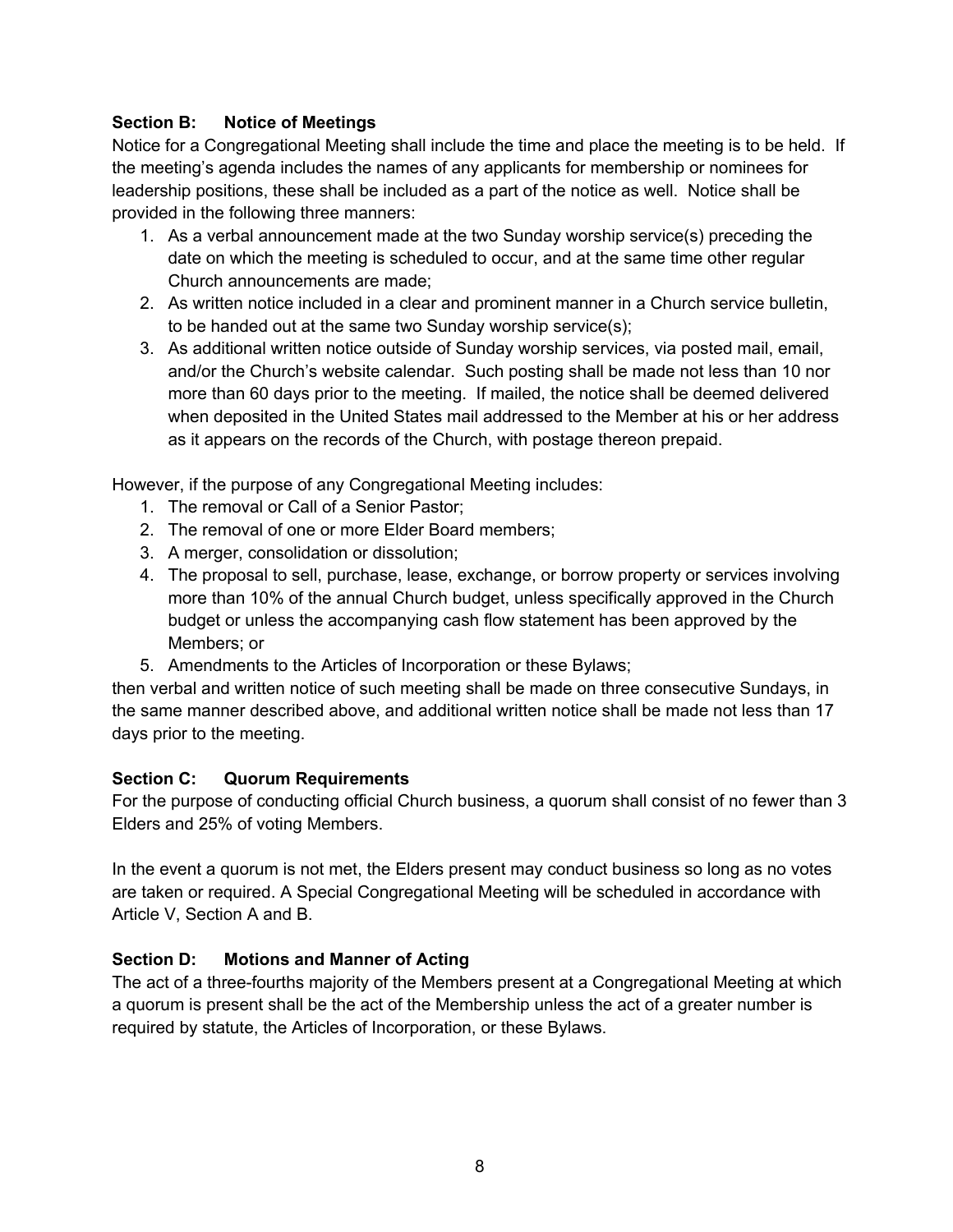### **Section E: Absentee and Proxy Voting**

Any Member in good standing, who knows in advance they will be unable to attend a scheduled Congregational Meeting, may vote by absentee ballot on any matter which has been presented by written notice to the Members of the Church, provided that the said notice includes a complete written statement of the matter to be voted upon. In such case the absentee vote shall be either in favor of or against the said matter. Affirmation ballots for Church offices may be handled in this same manner. Any Member who will not be able to attend a scheduled Congregational Meeting must request an absentee ballot from the Secretary at least three (3) days prior to the date on which the meeting is to occur. All absentee ballots must be in the possession of the Secretary at the time the meeting is called to order.

If a Member must be unexpectedly absent from a Congregational Meeting, they may request another Member to vote by proxy for them. The Secretary is to be notified by the non-present voting Member prior to the meeting so that the Member who is present may receive the proxy ballot. Only one proxy will be allowed per voting Member.

### **Section F: Ballot Counting**

The Secretary is to oversee the ballot counting process and may assign a lead ballot counter and at least one other person to assist. To avoid any conflict of interest, any persons affirmed or included on any ballot should not be involved in the counting process.

Any ballot shall generally include the option to "Affirm", "Decline", or "Abstain". The form of any ballot may be chosen by the Elder Board. Either paper or electronic ballots may be used but paper ballots must always be available for those without internet or electronic devices capable of voting. Ballots are to be anonymous with the exception of a vote where the matter requires identification of Members. A vote of abstention shall not be counted.

# **Article VI: Elder Board**

#### **Section A: General Authority and Responsibilities**

Spiritual leadership and administrative oversight for the Church shall be provided by its Elder Board. The affairs, business and legal matters of the Church shall be managed by its Elder Board as representatives of the congregation. The Elder Board shall serve as Directors of the Corporation and, for purposes of conducting business, shall be referred to as the Board of Directors.

The Elder Board shall be responsible for:

- 1. Establishing direction for the Church and its ministries;
- 2. Approving all policies for the Church, its staff, its leaders, its Members, and its ministries, and ensuring that they are carried out;
- 3. Managing the development or revision of the Church's Bylaws;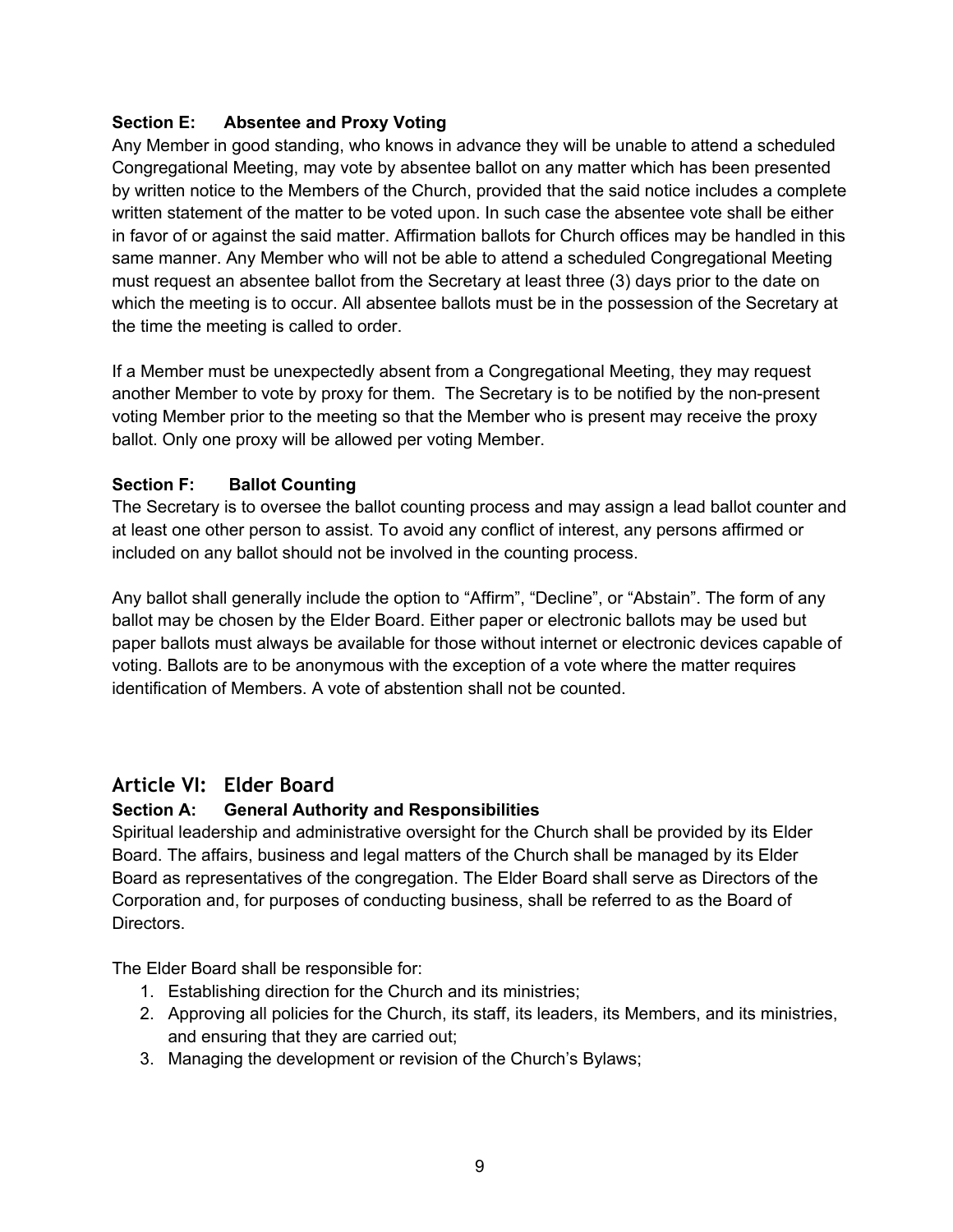- 4. Supervising staff by performing staff evaluations and salary reviews, by evaluating staffing needs, by updating staff responsibilities, and by hiring and releasing staff other than Pastors;
- 5. Regularly reviewing the performance of the Senior Pastor and all other pastoral staff;
- 6. Recommending and administering the annual budget;
- 7. Managing the business and legal affairs of the Church;
- 8. Handling Church discipline matters as prescribed in Article IV, Section G;
- 9. Recommending Deacons/Deaconesses to specific duties;
- 10. Affirming the members of standing committees and ministries headed by Deacons/Deaconesses;
- 11. Appointing special task forces from among the Membership;
- 12. Nominating the Board Chair and Secretary; and
- 13. Overseeing worship, discipleship, local evangelism, missions, care ministries, finances, building concerns, task forces, committees, ministries, and any other matters deemed necessary.

### **Section B: Number, Term, and Tenure**

The number of Elders shall in no case be less than the statutory required minimum of three. For the purposes of Church operation, there shall be a minimum of five and up to a maximum of eleven by resolution of the Members without amendment of these Bylaws.

The Elder Board shall consist of the following voting members:

- Senior Pastor
- Chair
- Secretary
- Members at large

Each Elder shall hold office for a term of two years unless the Members of the Church resolve to affirm an Elder Board member to a shorter term. The affirmation of Elder Board members shall provide for staggered terms of office so that approximately one-half of the Elder Board members thereafter shall be affirmed at each Annual Meeting. Notwithstanding the limitation on the term of office, each affirmed Elder Board member shall hold office until his or her successor shall have been qualified and affirmed. Elder Board members shall be affirmed by a three-fourths majority vote of the Members present at the Annual Meeting.

A person may be affirmed as an Elder to an unlimited number of terms. If an Elder is also an Officer (see Article VIII), he/she may be an Officer for only one year at a time, and must be nominated by the Board and reaffirmed by the Members as an Officer for each additional year as long as they remain on the Elder Board.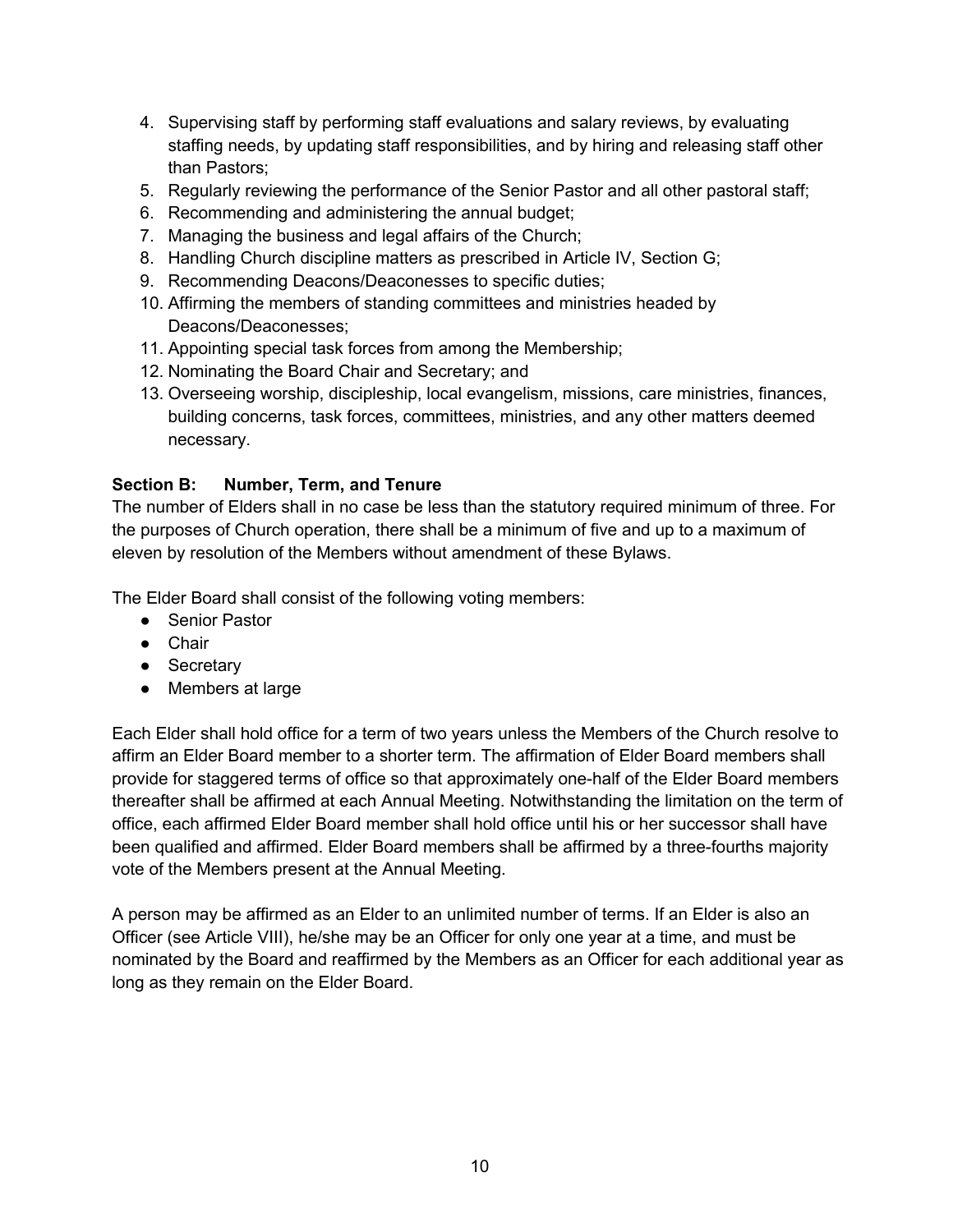### **Section C: Qualifications and Nomination**

Elder Board members must be Members of the Church who meet the qualifications for leadership set forth in 1 Timothy 3:1-7, Titus 1:6-9, Acts 20:28, and 1 Peter 5:1-4.

The process for the Members to nominate Elders shall follow the steps outlined in the document titled "Elder Nomination Process" as maintained by the Elder Board and as amended from time to time. Any amendments made to the Elder Nomination process must be communicated to the Members within one month of any amendment.

Also see Article X Section C for a portion of the nomination process.

### **Section D: Resignation and Removal**

Any Elder Board member may resign by filing a written resignation with the Secretary. The Members may suspend or expel a member of the Elder Board for cause after an appropriate hearing under the disciplinary provisions in Article X Section D.

#### **Section E: Vacancies**

From time to time, vacancies may occur on the Elder Board. Those which occur due to the creation of a new Office or by an increase to the maximum number allowed for the Board may be filled only at a regularly scheduled Congregational Meeting, and only with appropriate notice given, pursuant to these Bylaws.

However, a vacancy that occurs prior to the end of an existing term, and which causes the Board to no longer be able to meet the minimum requirement of five, may be filled by appointment in the following manners:

- 1. If an individual Elder Board Member resigns or is removed, the remaining Elders shall call a Special Congregational Meeting, to occur no more than three weeks after the vacancy was created. The Elders shall nominate a qualified candidate from among the membership, and provide information in accordance with Article VI Section C in preparation for said meeting. A three-fourths majority vote of the attending Members shall affirm the nomination.
	- a. If affirmed, the Elder will serve as a Member of the Board until such time as the original term allowed, or until the next October Congregational Meeting, whichever is shorter. He or she may be eligible for reelection at that time.
	- b. If the Elder who resigned or was removed was an Officer (see Article VIII), the Board shall appoint a new Officer from among themselves. Church Members shall vote to affirm or deny at the same meeting.
- 2. In the event that a majority of Elder Board Members resign together, the remaining Elders (or Officers if no Elders remain) shall call a Special Congregational Meeting no more than three weeks from the date of the resignations. At that meeting, the Church Members shall decide by three-fourths majority vote whether to retain the remaining Elders and fill only the vacancies or to absolve all Elders of their responsibilities and appoint a new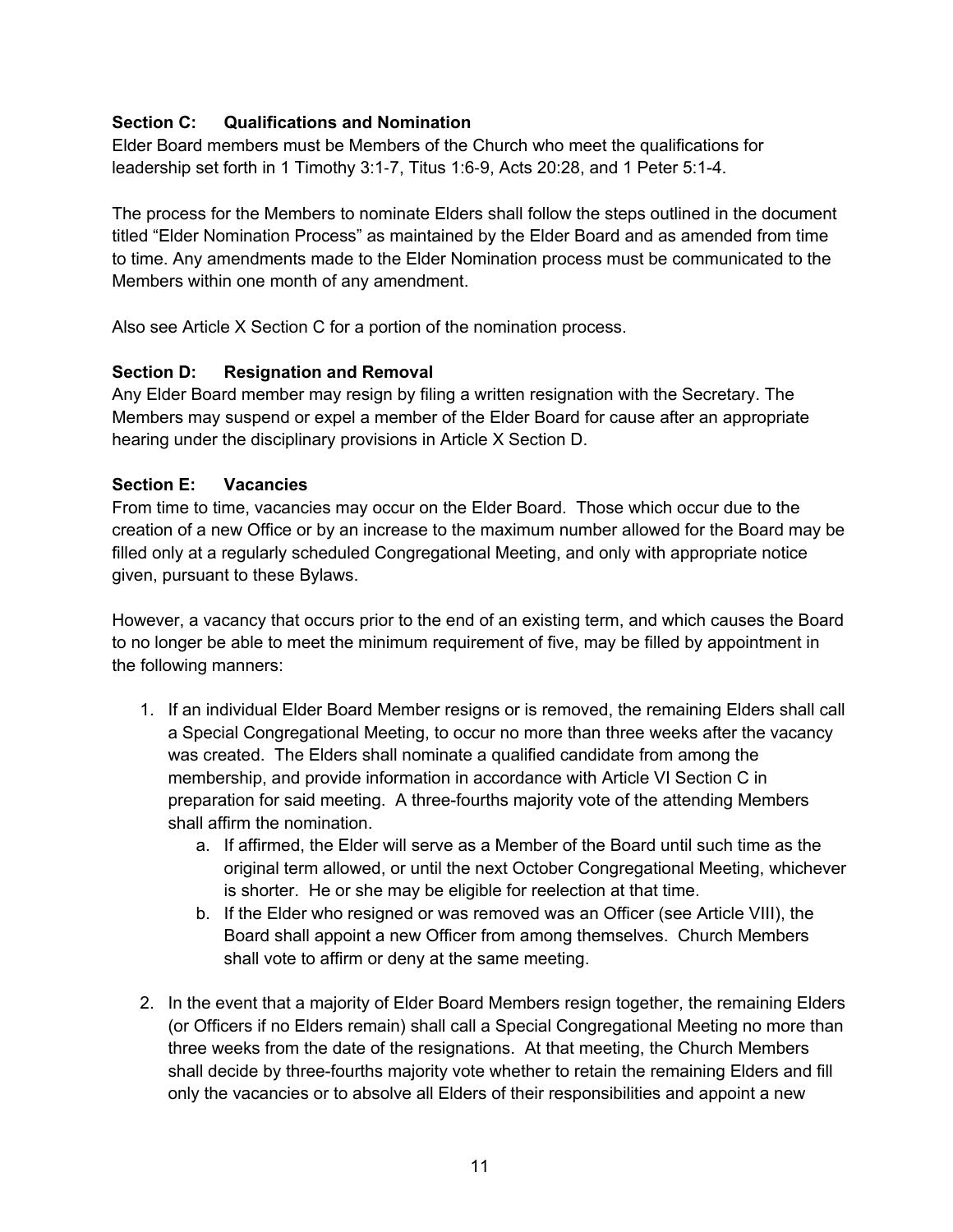Provisional Elder Board of no more than five members, excluding the Senior Pastor. The Members shall select from among themselves those who are willing and qualified, and these Members shall be considered Provisionally Nominated for the purposes of the Special Meeting. Each individual must be affirmed by a three-fourths majority vote, and upon affirmation shall be appointed to the Provisional Board.

- a. Those selected to the Provisional Board shall nominate from among themselves the Offices of Chair and Secretary, and the Church Members shall vote to affirm this, thus concluding the business of the Special Meeting.
- b. The Provisional Board shall remain in place until the next October Congregational Meeting. At that time, they may be eligible for reelection, following the stated guidelines in Article VI Section C.

# **Section F: Compensation**

Elder Board members, with the exception of the Senior Pastor, shall not receive any salaries or other general compensation such as stipend, fees, commission, etc. for their services. During the time a person serves as an Elder Board member, they shall not hold any other paid position in the Church.

# **Article VII: Meetings of the Elder Board**

# **Section A: Annual Meeting**

An annual meeting of the Elder Board shall be held within two weeks following the October Congregational Meeting at such time and place within Cook County as may be designated by the Chair or Secretary in accordance with the notice provisions in these Bylaws, for the purpose of:

- a. Affirming Deacons/Deaconesses except those who lead standing committees;
- b. Affirming members of special and standing committees or task forces; and
- c. Transacting such other business as may come before the meeting.

### **Section B: Regular Meetings**

The Elder Board may provide by resolution the time and place for the holding of additional regular meetings of the Elder Board without other notice than such resolution.

Pastoral staff members other than the Senior Pastor may be invited to report/participate in discussion on issues related to their area of responsibility at Elder Board meetings, in a nonvoting capacity.

To facilitate effective administration of Church affairs, the Treasurer may be invited to all Elder Board meetings.

# **Section C: Special Meetings**

Special meetings of the Elder Board may be called by the Elder Board or by the Chair, having consulted with the Senior Pastor and having received the agreement of at least two other members of the Elder Board. The person or persons authorized to call special meetings of the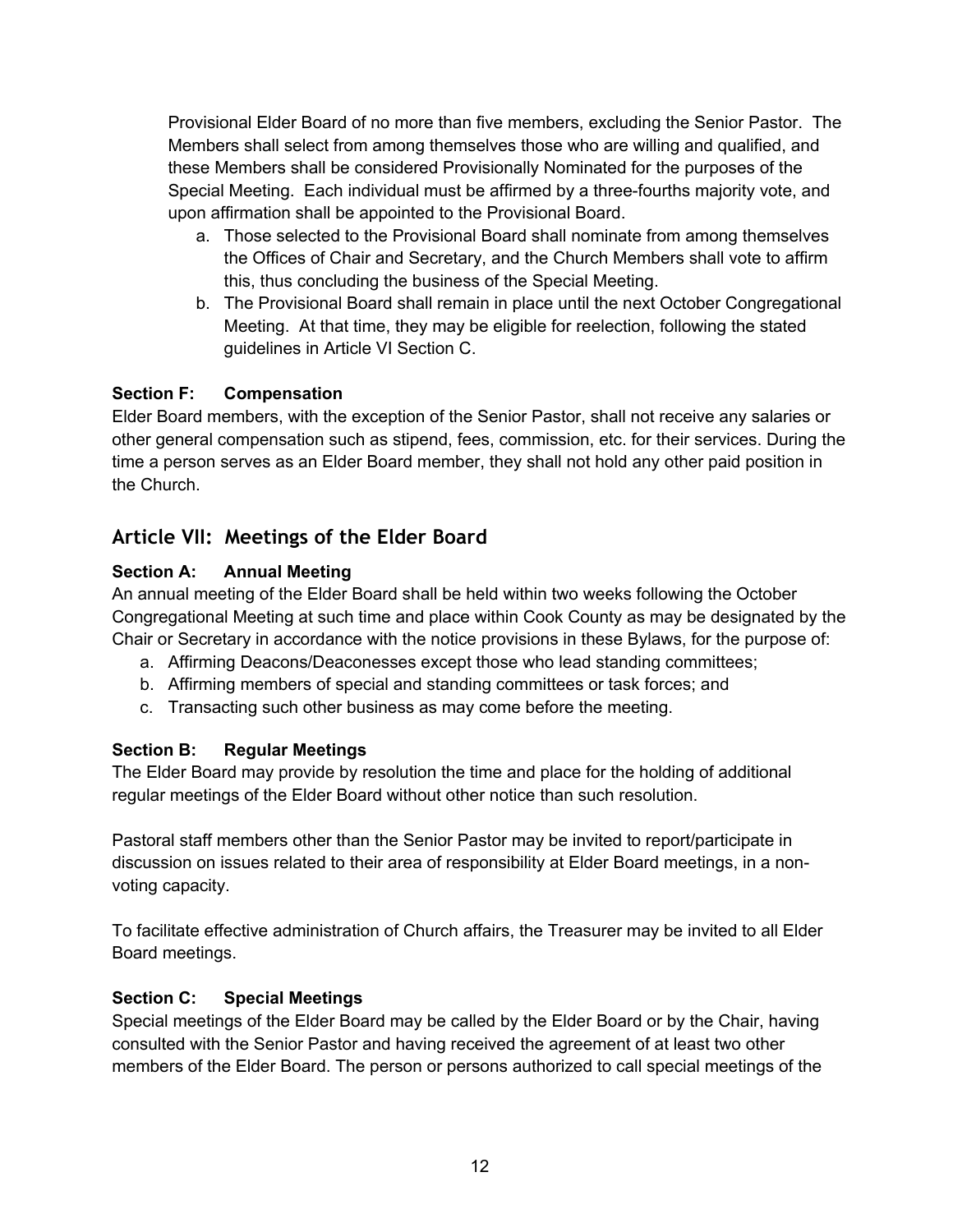Elder Board may fix any place within Cook County for holding any special meeting of the Elder Board.

# **Section D: Remote Attendance**

Elder Board members may participate in any meeting through the use of a telephone or similar communications equipment by means of which all persons participating in the meeting can hear each other. Such participation in a meeting shall constitute presence in person at the meeting. In the event any meeting shall be held in this manner, the results of any vote taken shall be reduced to writing and signed by all members present regardless of their position taken in any particular vote.

# **Section E: Notice**

Notice of any meeting of the Elder Board, except regular meetings scheduled by resolution, shall be delivered not less than three (3) days nor more than sixty (60) days prior to the date of the scheduled meeting. Written notice shall be delivered to each member of the Elder Board at his or her physical or electronic address as shown by the records of the Church. If mailed, such notice shall be extended to a minimum of ten (10) days and shall be deemed to be delivered when deposited in the mail of the country of residence of the Elder Board member as it appears in the records of the Church in a sealed envelope so addressed, with postage thereon prepaid. The attendance of an Elder Board member at any meeting shall constitute a waiver of notice and shall be made in writing, signed by the person or persons entitled to such notice, except where an Elder Board member attends a meeting for the expressed purpose of objecting to the transaction of any business because the meeting is not lawfully called or convened. Neither the business to be transacted, nor the purpose of any regular or special meeting of the Elder Board need be specified in the notice or waiver of such meeting, unless specifically required by law or by these Bylaws.

# **Section F: Quorum**

At all meetings of the Elder Board, a majority of the total number of Elder Board members shall constitute a quorum for the transaction of business, provided that if less than a majority of the Elder Board members is present at said meeting, a majority of the Elder Board members present may adjourn the meeting to another time without further notice.

# **Section G: Manner of Acting**

The act of a majority of the Elder Board present at a duly convened meeting shall be the act of the Church unless the act of a greater number is required by statute, these Bylaws or the Articles of Incorporation.

# **Section H: Informal Action**

Any action required by law to be taken at a meeting of the Elder Board, may be taken without a meeting if a consent in writing, setting forth the action so taken, shall be signed by all of the members entitled to vote with respect to the subject matter thereof.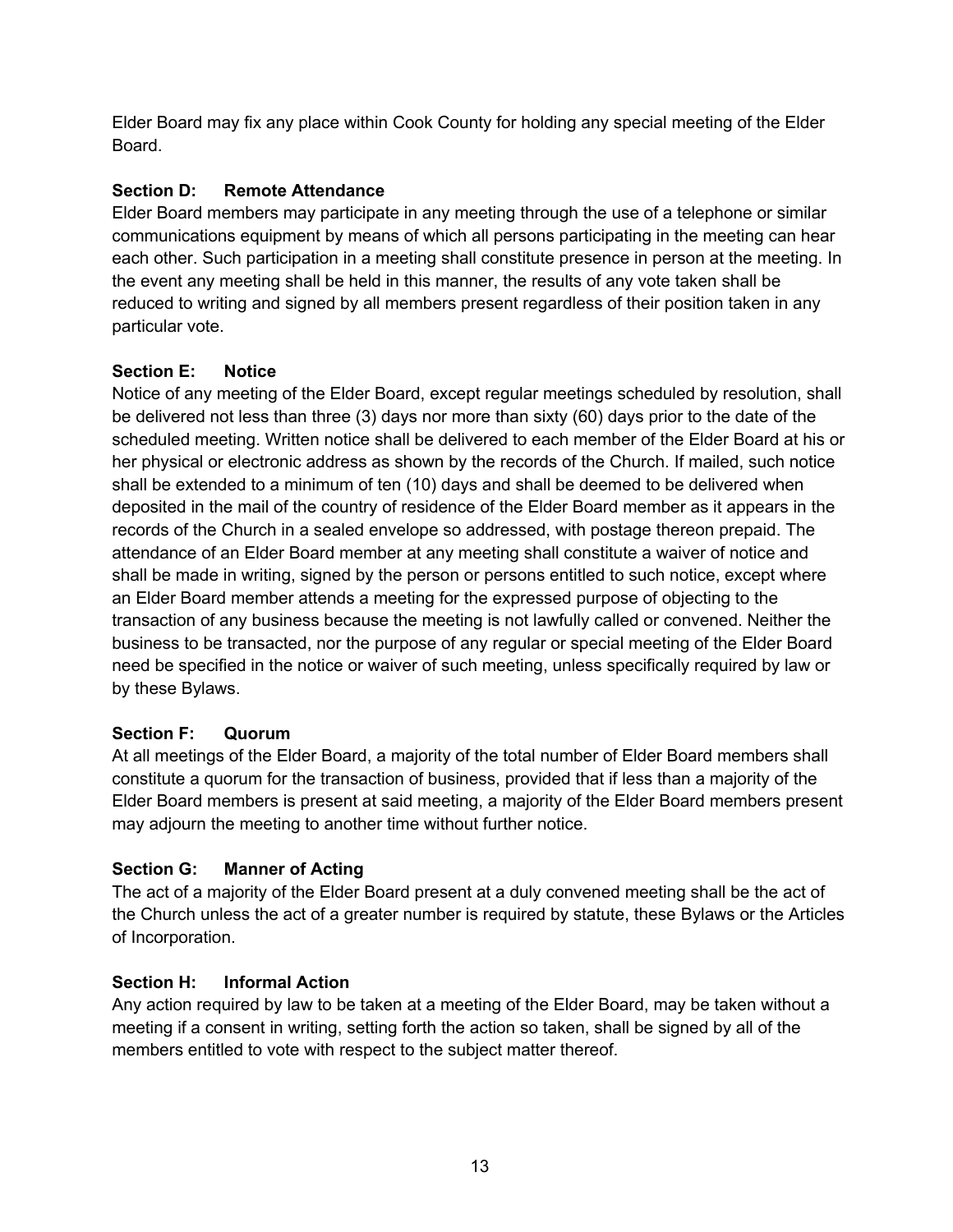# **Article VIII: Officers and Agents**

The primary Officers of the Church shall consist of a Chair, a Secretary, a Treasurer, and a Financial Secretary, each of whom shall be affirmed by the Members at or within two weeks of the October Congregational Meeting. Such other Officers as may be deemed necessary may be affirmed by the Members. Agents may be appointed by Church leadership as necessary. Any Officer of the Church must be a Member of the Church in good standing. No two offices may be held by the same person.

Officers shall hold office until one of the following has occurred:

- Their successor shall have been duly qualified and affirmed;
- They have died;
- They have given their resignation in writing; or
- They have been removed in the manner described in Section G below.

At or within two Sundays of each October Congregational Meeting, the Board is to nominate and the members are to affirm a Chair and Secretary. Such nominations are to be then affirmed by the congregation with a three-fourths majority vote.

#### **Section A: Chair**

The Chair shall be affirmed for a term of one year and shall serve as the principal Officer and Elder Board member of the Church, though subject to the control of the Elder Board. The Chair shall:

- 1. Preside at all meetings of the Elder Board and of the Church congregation;
- 2. Serve as President of the Corporation and, for purposes of conducting business, be referred to as the President;
- 3. Sign, with the Secretary or any other Officer of the Church authorized by the Elder Board, such documents and deeds of the Church as necessary or appropriate. This includes, but is not limited to: mortgages, bonds, contracts, or other instruments which the Elder Board has authorized to be executed. Only if the signing and execution of these documents has been expressly delegated by the Elder Board or these Bylaws to some other Officer, or is required by law to be otherwise signed or executed, shall the Chair be exempt from this duty;
- 4. Be a voting member of the Elder Board and of all other committees, ministries, and task forces appointed by these Bylaws or by the Elder Board; and
- 5. Discharge all other duties incident to the office of the Chair and such other duties as may be assigned by the Elder Board from time to time.

The Chair shall not:

- 1. Be counted in quorum requirements for all meetings except meetings of the Elder Board; and
- 2. Be the Senior Pastor or any staff member.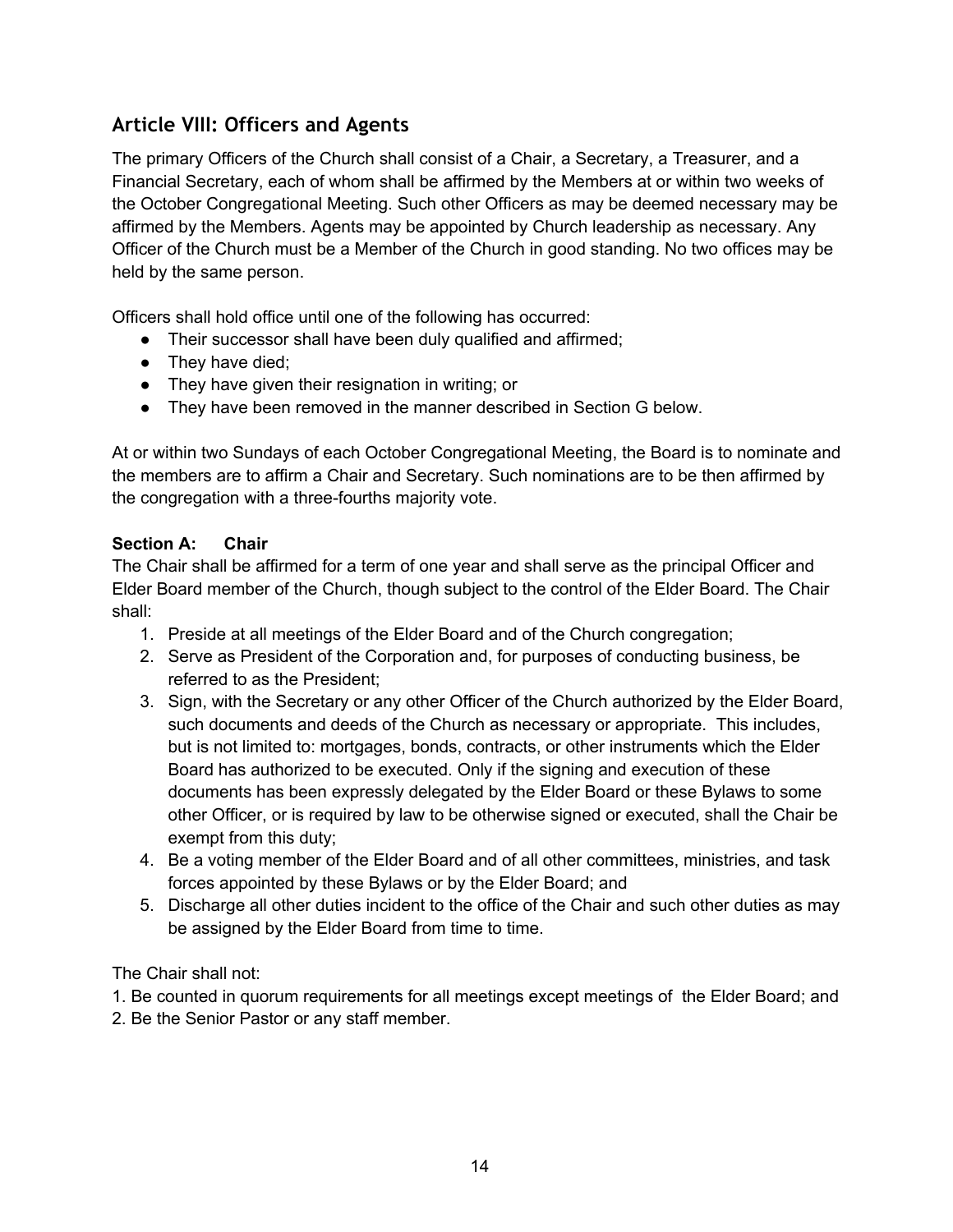### **Section B: Secretary**

The Secretary shall be affirmed for a term of one year and shall:

- 1. Be responsible for the keeping of the minutes of the Elder Board, Congregational, and Committee meetings;
- 2. Maintain the current, accurate list of all Church members and their status;
- 3. See that all notices are duly given in accordance with the provisions of these Bylaws or as required by law;
- 4. Be the custodian of the Church records; and
- 5. Discharge all other duties incident to the office of Secretary and such other duties as from time to time may be assigned by the Chair or by the Elder Board.

The Secretary shall not be the Senior Pastor or any staff member.

### **Section C: Treasurer**

The Treasurer shall be affirmed for a one-year term and shall:

- 1. Oversee the management of all moneys and securities of the Church;
- 2. Monitor the financial books of the Church;
- 3. Keep regular books of account;
- 4. Render to the Elder Board, from time to time as may be required, an account of the financial condition of the Church, including reports of income, disbursements, and assets;
- 5. Make quarterly financial reports to the Church regarding income, disbursements, and assets;
- 6. Serve as the Deacon/Deaconess of the Finance and Administration Committee, and as its chairperson; and
- 7. Discharge all other duties incident to the office of Treasurer, and such other duties as may be assigned by the Chair or by the Elder Board.

# **Section D: Financial Secretary**

The Financial Secretary shall be affirmed for a one-year term and shall:

- 1. Be responsible for the receipts of the Church;
- 2. Keep an account of all gifts, donations and offerings received by the Church, including all auxiliary organizations and all individual contributions;
- 3. Deposit all money in the depository designated by the Elder Board;
- 4. Make quarterly reports to the Church;
- 5. Be a voting member of the Finance and Administration Committee; and
- 6. Discharge all duties incident to the office of Financial Secretary, and such other duties as may be assigned by the Chair or by the Elder Board;

# **Section E: Agents**

Church leadership can designate certain non-Members to be Agents of the Church for necessary services which cannot be supplied from within the membership. Examples may include lawyers and real estate agents.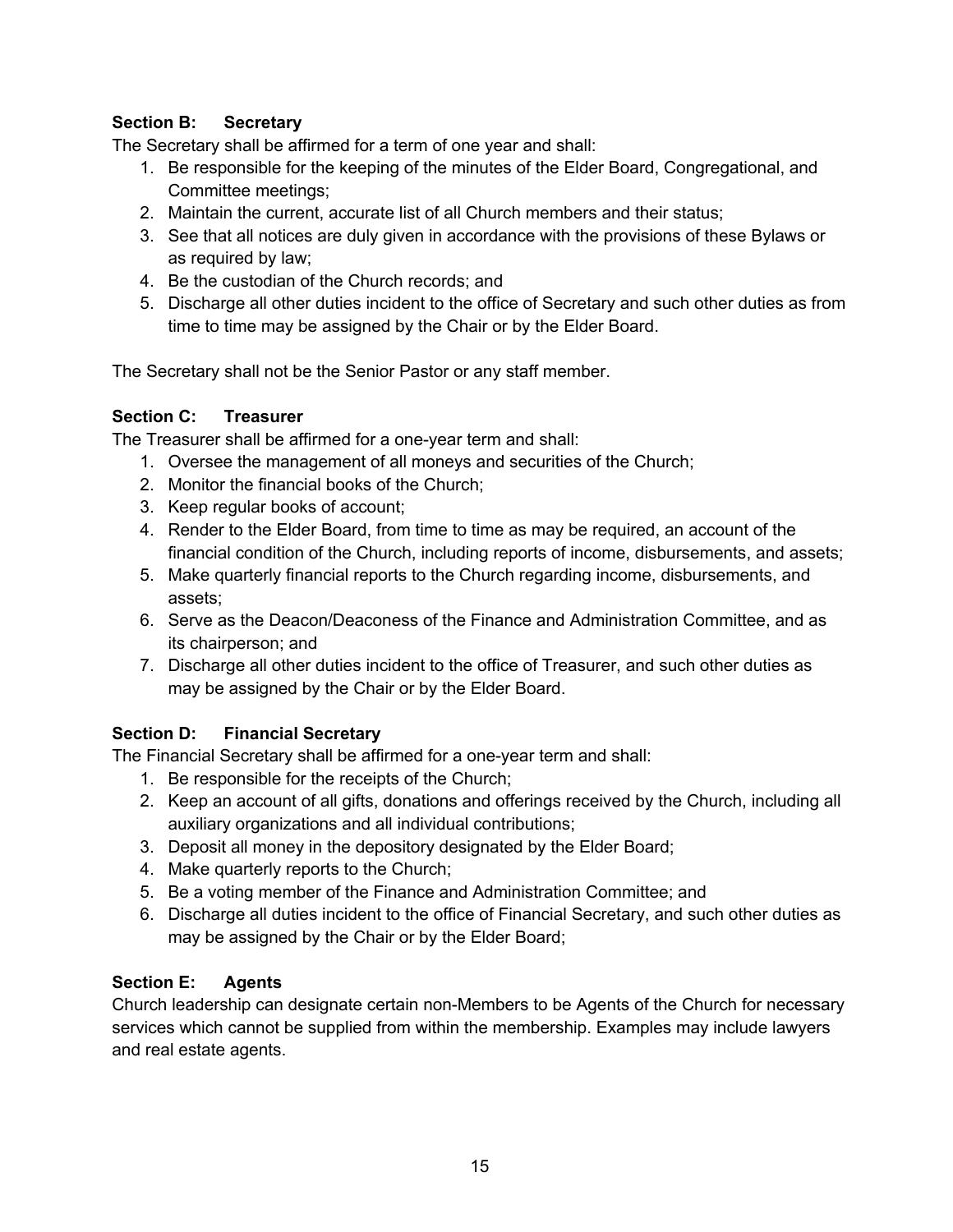### **Section F: Delegation of Authority**

In case of the absence of any Officer of the Church, or for any other reason that it may deem sufficient, the Elder Board may either delegate the powers of duties of such Officer to any Elder Board member or employee of the Church, for the time being, or may eliminate some or all of the powers or duties from the Officer, provided a majority of the entire Elder Board concurs. However, any such action by the Elder Board should be reviewed at the next Congregational Meeting.

### **Section G: Removal**

Any Officer or Agent may be removed by the Members whenever, in their judgment, the best interest of the Church shall be served thereby, but such removal shall be without prejudice to the contract rights, if any, of the person so removed. Affirmation or appointment of an Officer or Agent shall not in itself create contract rights. The act to remove such Officer or Agent must be affirmed by three-fourths majority vote of the Members present at the Congregational Meeting in which the vote takes place.

# **Article IX: Senior Pastor**

### **Section A: Responsibilities and Authority**

The Senior Pastor's role is multifaceted. He is to:

- a. give leadership to the Church in fulfilling its purpose;
- b. oversee and coach the shepherding care and training of believers;
- c. provide the message of the hope of salvation to the people of Edgewater/Andersonville and surrounding communities; and
- d. supervise all other Pastoral staff.

The Senior Pastor shall be principally responsible for the spiritual life of the Church and, in addition to the general role of pastor and teacher, shall work together with the Chair to supervise the general operations of the Church. The Senior Pastor shall be a voting member of the Elder Board with exception of votes where the Senior Pastor may have a conflict of interest<sup>1</sup>.

### **Section B: Selection, Hiring and Employment**

The Calling of a Senior Pastor shall be affirmed by a three-fourths majority vote of the Members present at a Congregational Meeting. The Senior Pastor shall be hired by the Elder Board after the Members have affirmed the decision to extend a Call and offer of employment. The Elder Board shall be responsible to negotiate the terms and conditions of employment with the Senior Pastor, who shall serve on the Elder Board without compensation other than reimbursement for actual expenses. After the offer has been extended by the Church to the Pastor and accepted by him, and when he has been duly installed, the Senior Pastor and his spouse (if any) shall be granted Church membership and his tenure as Senior Pastor will then commence. A resignation or dismissal shall become effective after a period of three months, except in a situation mentioned in Article X Section D and Article IV Section F.

<sup>1</sup> Any interim pastor is not considered a Senior Pastor and is therefore not a voting member of the Elder **Board**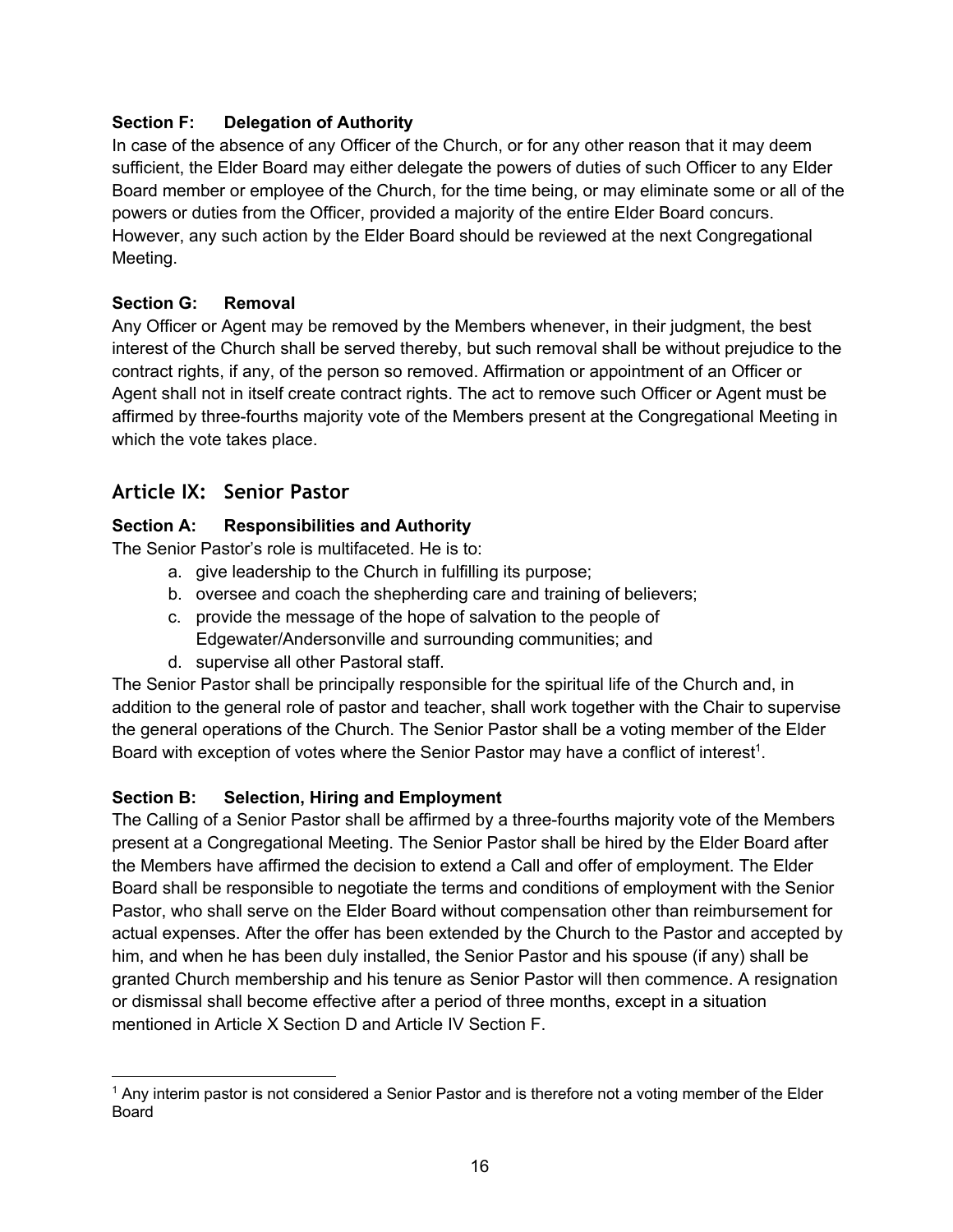# **Article X: General Leadership Expectations**

Leaders, both staff and lay persons, are to be model disciples--growing in their own ministry skills, providing supervision, direction, and spiritual leadership; and enabling and equipping others. Leaders will be recognized on the basis of their proven character, giftedness and service, and their commitment to the purpose, doctrine, and ministry philosophy of the Church.

## **Section A: Church Staff**

Staff members shall be responsible for the daily administration of various ministries, as defined by their specific job descriptions. Church staff members who teach or lead ministry efforts must meet the qualifications set forth in I Timothy 3:8-13, Acts 6:1-6, and Mark 10:42-45 along with all qualifications for Church membership.

To complement their obligations, and with permission or support from the Elder Board, staff members may appoint task forces as necessary to address issues pertinent to their ministry.

### **Section B: Deacons/Deaconesses**

Deacons/Deaconesses to lead specific ministries shall be appointed as necessary by the Elder Board, while those leading standing committees shall be affirmed by the Members to two-year terms. All Deacons/Deaconesses must be Members who meet the qualifications as set forth in I Timothy 3:8-13, Acts 6:1-6, and Mark 10:42-45; as leaders of specific ministries, they shall be accountable to the Elder Board and may select team members annually as needed, with all team members being affirmed by the Elder Board.

# **Section C: Selection of Leaders**

Affirmation of the Church's leaders shall reflect the biblical admonition to make selections based on spiritual qualifications. Therefore, the following guidelines should be prayerfully considered by both nominees and congregation alike:

- 1. Nominees should evidence spiritual maturity, growing discipleship, a good reputation, and wisdom as indicated by their speech, lifestyle, and character;
- 2. Nominees should be proven and faithful in previous ministry;
- 3. A good 'fit' should be evident between the requirements of the ministry and the nominee's spiritual gifts; and
- 4. Nominees shall meet the Scriptural qualifications set forth for the prospective ministry positions, if stated.

All leaders duly affirmed to their respective offices shall be considered duly elected to the same offices.

Prior to beginning the affirmation process at a Congregational Meeting, the Chair shall read the Scriptures appropriate to the position in question along with this section of these Bylaws.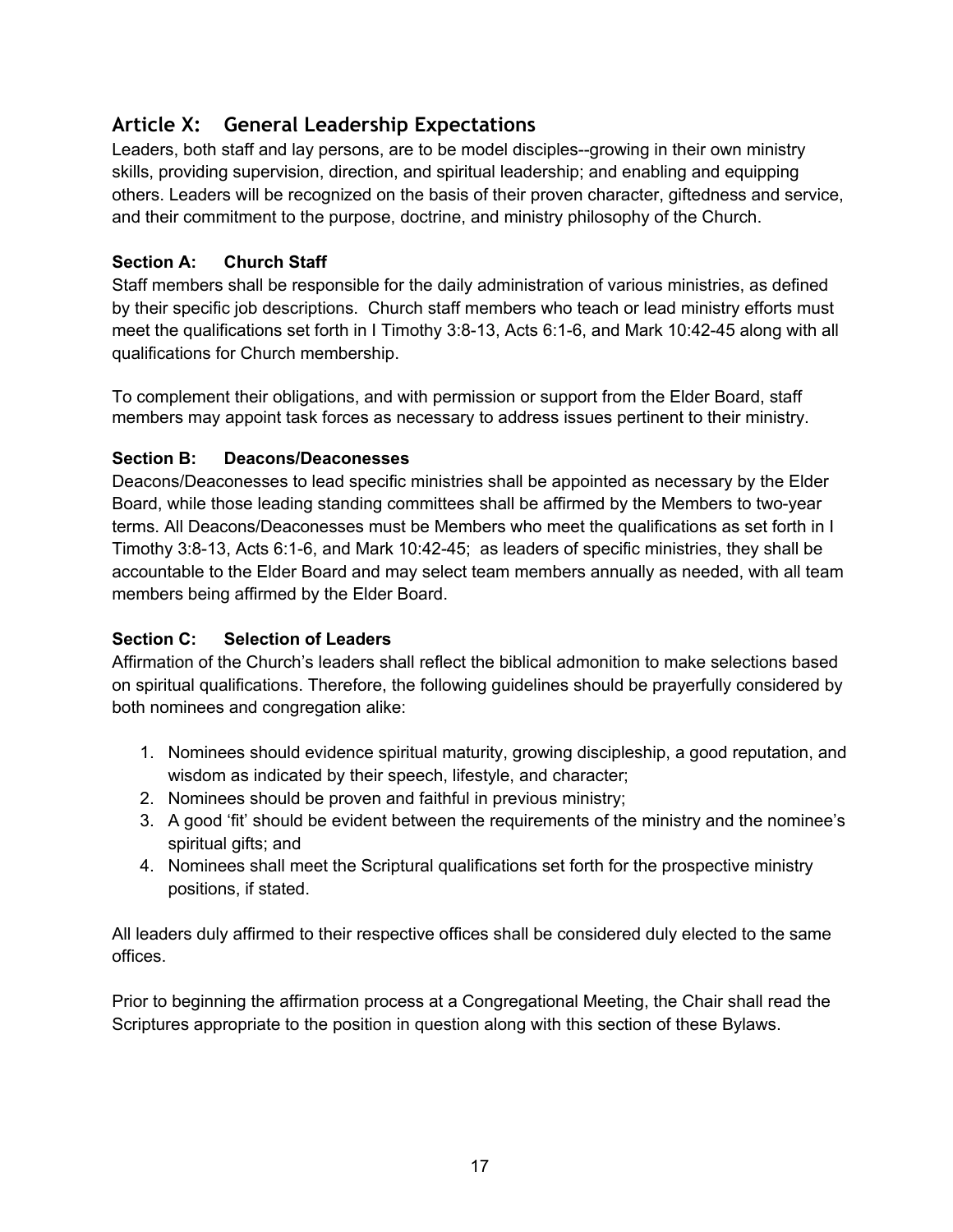To select leaders to positions requiring the Church's affirmation, the Members shall choose "Affirm", "Decline", or "Abstain" on a ballot for each nominee submitted. A vote of "Decline" for a given nominee should not represent a personal rejection, but rather an indication that strong congruence with the above guidelines is not clearly evident.

Nominees who receive the most affirmations (subject to any minimum requirements for each position) shall immediately begin to serve in their affirmed positions, with the exception of Deacons/Deaconesses of standing committees as stated in Article XI. In the event that no nominees meet the affirmation requirement for the position, the position shall remain vacant until the next Congregational Meeting, at which time new nominee(s) may be considered. In the event that two or more nominees receive the same number of affirmations (subject to any minimum requirements for the position), the selection shall be decided by waiting two weeks while seeking God's guidance through prayer and petition and voting again until a nominee receives a majority vote.

# **Section D: Discipline of Staff and Leaders**

Except in the case of personal abuse or harassment, a complaint against a teaching or ministryleading staff member, Elder Board member, Officer, or Deacon/Deaconess shall be considered only on the testimony of two or three witnesses (1 Timothy 5:19). If the staff member or leader is found to be teaching anything contrary to the Scriptures, or anything contrary to Article III or Article IV Section H, or else to be living an unrighteous life and thus be unworthy of the Gospel, the staff member or leader shall be admonished according to Article IV Section G, beginning with step 3.

# **Section E: Questions of Stewardship**

Concerns regarding poor stewardship of responsibilities by a Church Member, leader, or Staff member shall be addressed with a spirit of grace and truth. The goal is to maximize a person's effectiveness in a ministry role that is a good fit with their gifts, temperament, and abilities.

If a person has a concern regarding another individual's performance of their Church responsibilities, he/she should first pray for wisdom, discernment, and love before humbly addressing the matter in like accordance to Matthew 18:15-17:

- 1. Lovingly address the individual regarding the perceived lack of good stewardship. Both people should strive for concurrence in their mutual understanding of the issues and the actions necessary to resolve or eliminate the concern.
- 2. If the concern cannot be resolved between the two people, the matter shall be brought to the individual's immediate supervisor or accountability group (either their Deacon/Deaconess leader, supervising staff member, or the Elder Board). The supervising person or group shall assess the validity and root cause(s) of the concern and develop an appropriate action plan with well-defined expectations and timeframes. Supporting actions may include training or mentoring, special assignments, or a reallocation of responsibilities.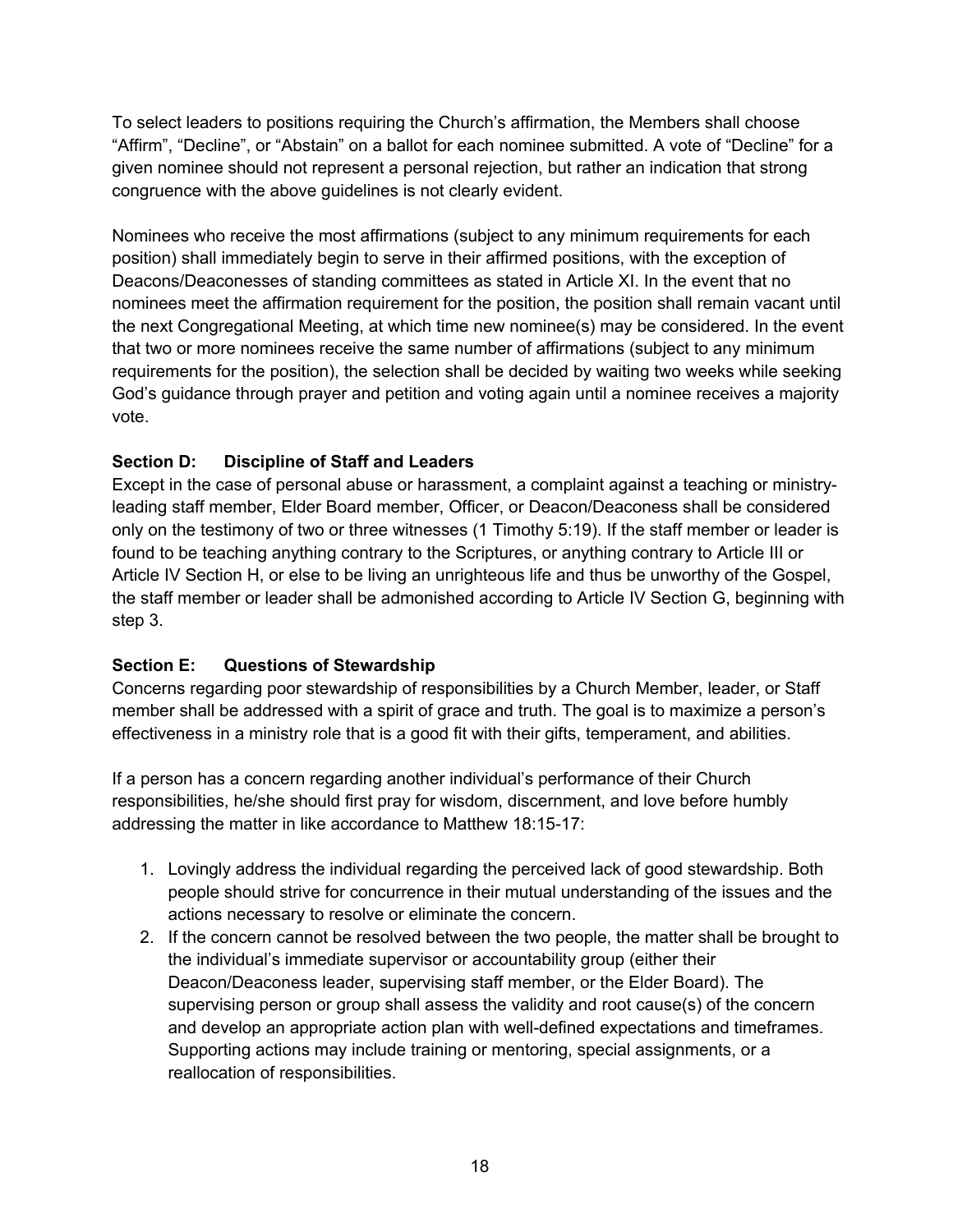- 3. If the concern is not resolved after a reasonable amount of time, the issue shall be brought before the Elder Board to be handled as appropriate to the situation, which may include relieving the individual of the responsibilities in question. In keeping with a spirit of redemption however, every attempt should be made to identify a set of responsibilities that effectively matches the individual's gifts, temperament, and abilities.
- 4. If the Elder Board recommends that congregational action must be taken:
	- a. The question of reaffirmation for that individual shall be taken to a Special Congregational Meeting of Members only, either by a recommendation from the Elder Board or by a three-fourths majority vote of the Members.
	- b. Before a ballot of affirmation is taken according to Article X Section C, the Members shall hear both sides of the issue, and the individual in question shall have the opportunity to state his/her perspective. If the leader in question is not reaffirmed, their responsibilities will end immediately unless other arrangements are decided or determined otherwise by these Bylaws.

Issues of this nature should remain discreet and confidential to the greatest extent possible since the focus is on helping the individual become more effective in ministry. However, the Elders should be able to honestly account for any actions that affect the church's ministry and fellowship, should explanations become necessary.

### **Section F: Leadership Coordination and Development**

To facilitate leadership development and the coordination of ministries, the key leaders of the Church should meet together at least twice each year. Participants will include staff members who teach or lead ministries, the Elder Board, Officers, and all Deacons/Deaconesses. Time will be devoted to planning for the following 3-12 month period, to training/teaching of ministry and leadership skills, and to evaluating and improving existing ministries. Organization of these meetings will be the responsibility of the Elder Board.

# **Article XI: Standing Committees**

Standing committees shall be led and chaired by Deacons/Deaconesses who shall be affirmed to two-year terms, except for individuals who are also Officers, by a three-fourths majority vote of the Members present at a Congregational Meeting. Except for the case of an existing vacancy, nominees for Deacon/Deaconess of standing committees shall be presented and affirmed at the Quarterly Congregational Meeting prior to the October Congregational Meeting. They shall serve as assistants to the outgoing Deacon/Deaconess until they assume full responsibility for the ministry at the October Congregational Meeting.

Deacons/Deaconesses of standing committees shall be accountable to the Elder Board and will select Committee members as needed who shall be affirmed by the Elder Board.

In the event of a mid-term vacancy, the Elder Board will appoint a Deacon/Deaconess who shall immediately begin to serve the unfulfilled portion of the predecessor's term.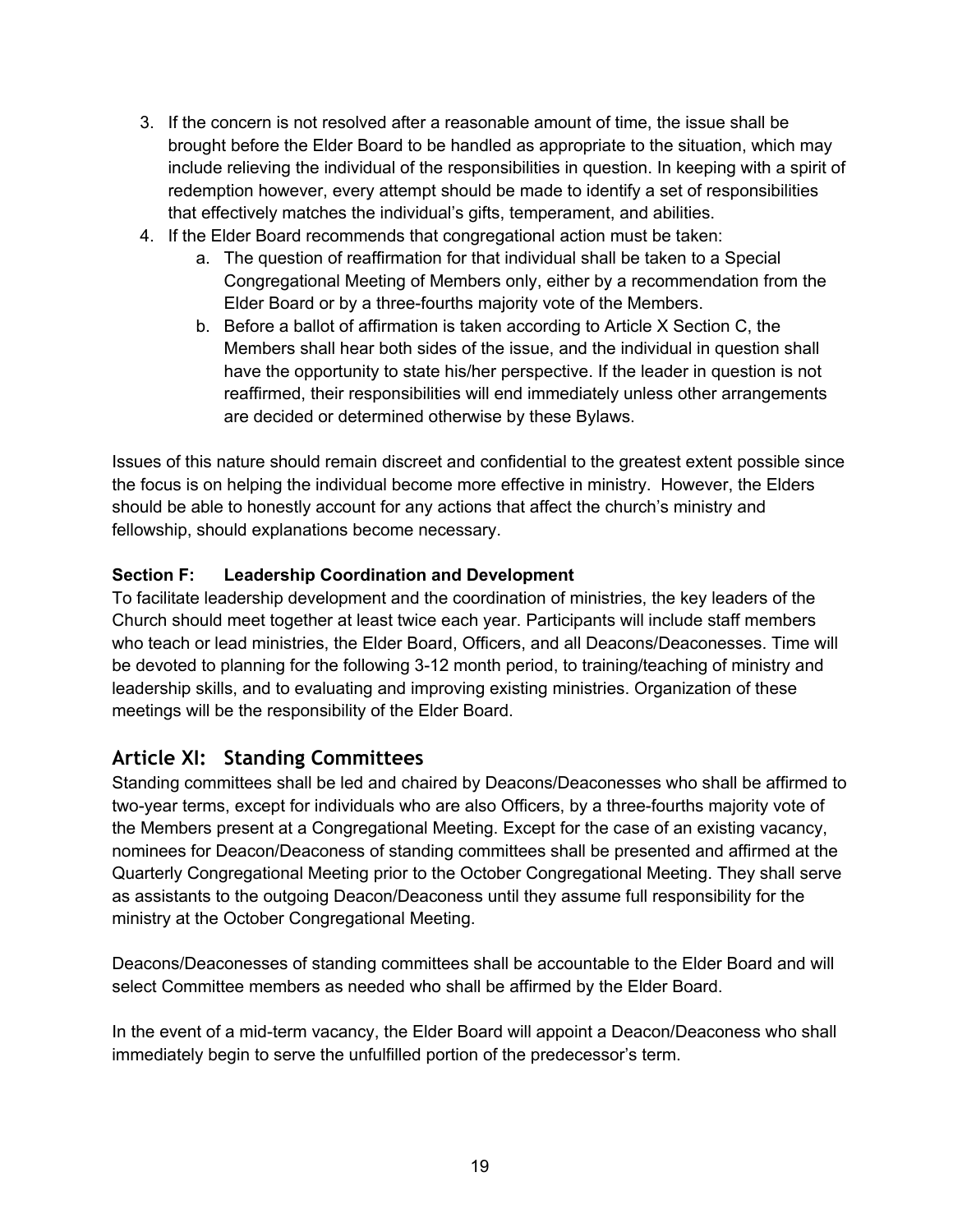The following standing committees shall exist on a continuing basis. A staff member directly responsible for efforts that coincide with any of these standing committees shall be an ex-officio voting member of the appropriate standing committee(s), or may also be affirmed as Deacon/Deaconess to lead it. When appropriate, the Elder Board may affirm a staff member to a deacon position (without direct congregational affirmation) if a staff member's ministry responsibilities match those of a particular committee's responsibilities.

# **Section A: Finance and Administration Committee**

This committee shall be responsible for managing the financial matters of the Church along with the associated record keeping and reporting obligations. The goal of this committee is to maximize the effective stewardship of financial resources while fulfilling the reporting needs of the Church and government bodies at the local, state and federal level. Specific responsibilities include, but are not limited to, the following:

- 1. Preparing budget drafts and other financial recommendations, in consultation with staff, ministry leaders, and Elder Board, to present to the Elder Board;
- 2. Providing timely, accurate, and complete handling of all expenses, invoices, taxes, income, payroll, bank transactions, etc;
- 3. Effectively managing funds, liquid assets, bank accounts, etc.;
- 4. Providing reports to the government, filing tax returns, making tax payments, etc.;
- 5. Providing monthly financial reports to the Elder Board, in addition to quarterly reports to the Church, and any financial reports on an as-needed basis;
- 6. Recommending an auditing process to the Elder Board in January of each year; and
- 7. Establishing and overseeing office administration policies.

The Treasurer shall be the chairperson of this committee by serving as the Deacon/Deaconess of the Finance and Administration Committee for a one-year term. The Financial Secretary shall be an ex-officio voting member of this committee.

# **Section B: Membership Committee**

The responsibilities of this committee are to facilitate the entry of people into Church membership. Specific responsibilities include, but are not limited to, the following:

- 1. Reviewing membership applications;
- 2. Hearing membership applicant testimonies; and
- 3. Recommending applicants for membership.

The Secretary shall be an ex-officio member of this committee.

# **Section C: Global Outreach Committee (aka Global Outreach Team)**

This committee shall be responsible for encouraging the Church to fulfill the Great Commission (Matt. 28:19-20). Specific responsibilities include, but are not limited to, the following:

- 1. Identifying prospective Members for development toward missionary service;
- 2. Fostering awareness and support of mission efforts and Church-supported missionaries;
- 3. Developing and implementing policies and strategies regarding missions.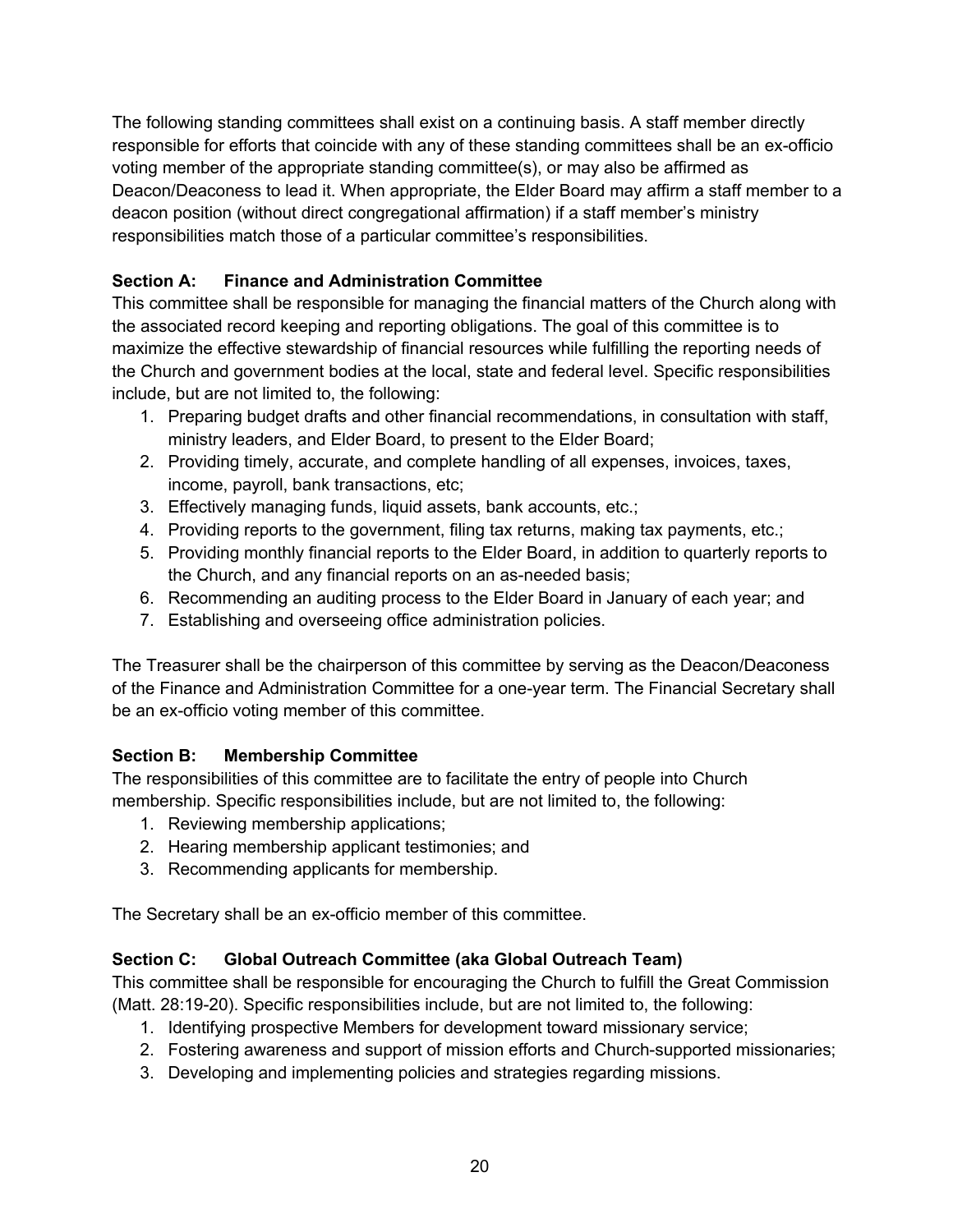### **Section D: Other Committees**

The Board may create or absolve other committees as necessary for the proper function of Church ministry.

# **Article XII: New Ministries**

A Church member with a vision for a new ministry shall present a ministry proposal to the Elder Board prior to launching that new ministry. The proposal shall generally define the purpose, methods, and policies of the new ministry. The Elder Board shall evaluate any proposal against First Free's mission and vision and a decision will be reached on whether or not to proceed with implementing the ministry under the sanction of the Church. This counsel is intended to provide an optimal environment for a fruitful ministry. The new ministry and its leader(s) shall be accountable to the Elder Board for its stewardship, activities, and policies.

# **Article XIII: Miscellaneous**

### **Section A: Conflict of Interests**

To avoid any appearance of conflict of interest, and to maintain a Christian reputation that is above reproach, each leader, Elder Board member, Deacon/Deaconess, staff member, and task force/ministry/committee member is obligated to reveal and discuss any situation where personal interests and responsibilities to the Church may overlap. Another individual may also bring forward potential conflicts of interest. After the counsel of the involved group(s) is determined, the involved person may be excused from any discussion, decision, or vote as appropriate.

Anyone excused from voting shall not be counted as part of the quorum.

### **Section B: Waiver of Notice of Meetings**

Whenever any notice is required to be given to any Elder Board member of the Church under the provisions of these Bylaws or under the provisions of the Articles of Incorporation or under the provisions of the Illinois General Not-For-Profit Corporation Act, a waiver thereof in writing, signed by the person or persons entitled to such notice, whether before or after the time stated therein, shall be deemed equivalent to the giving of such notice.

### **Section C: Conciliation of Disputes**

Disciplinary situations involving members or employees of the Church are to be handled according to the provisions of Article IV Section G and Article X Section D of these Bylaws. Disciplinary situations shall not be resolved under the provisions of this Article XIII Section C.

In the event a dispute may arise between two or more persons operating under the authority of these Bylaws and such dispute cannot be resolved according to the Biblical mandate found in Matthew 18:15-17, the parties to the dispute shall submit the circumstances and issues to the dispute for mediation and arbitration as follows:

1. Each party to the dispute shall select a trusted person to hear the matter in a fair and impartial manner. Such person may not be in any way related to the choosing party by way of family connections, employment or contractual relations.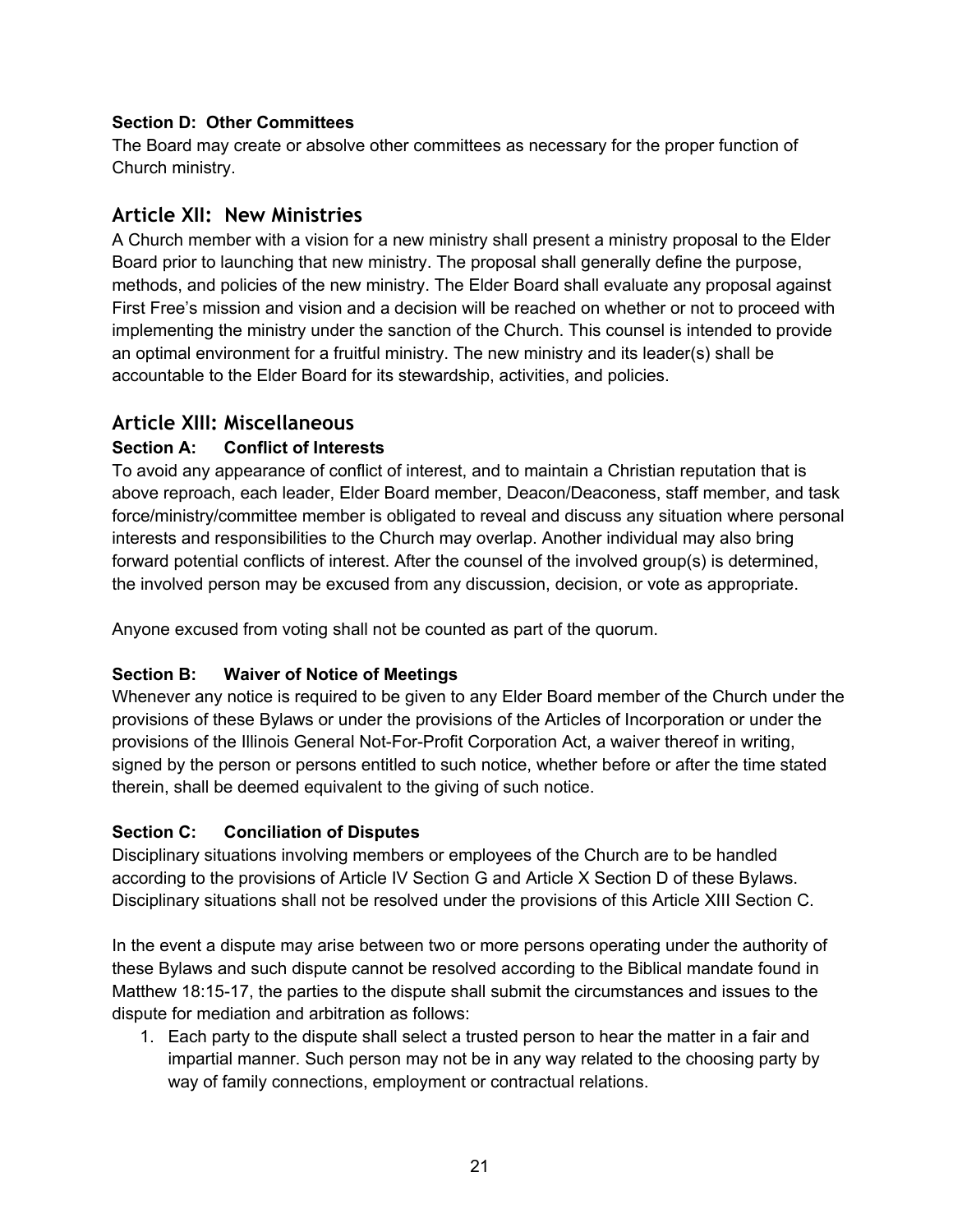- 2. The persons so selected shall appoint one or more additional person(s) as may be necessary to provide an odd numbered mediation panel and such additional person(s) shall be similarly qualified as to all of the parties in conflict.
- 3. When the mediation panel is assembled the parties in conflict shall be permitted to present evidence and arguments in support of their position and the panel shall deliberate as necessary to resolve the problems. In all matters the panel shall first seek to reconcile the conflicting parties. If reconciliation is not possible then the panel shall arbitrate a solution and such solution shall be binding upon all parties.
- 4. No person shall bring any dispute under these Bylaws to any court of law or chancery without first proceeding under the above conflict resolution procedure. Unless the determination of the mediation panel is clearly in conflict with the laws of the State of Illinois or in such venue as is appropriate no court shall reverse or otherwise amend the determination except as may be necessary to correct a minor discrepancy.

#### **Section D: Indemnification and Insurance**

- 1. The Church may indemnify any person who was or is a party, or is threatened to be made a party to any threatened, pending or completed action, suit or proceeding, whether civil, criminal, administrative or investigative (other than an action by or in the right of the Church) by reason of the fact that he or she is or was an Elder Board member, Officer, employee or agent of the Church, or who is or was serving at the request of the Church as an Elder Board member, Officer, employee or agent of another Church, partnership, joint venture, trust or other enterprise, against expenses (including attorneys' fees), judgments, fines and amounts paid in settlement actually and reasonably incurred by such person in connection with such action, suit or proceeding, if such person acted in good faith and in a manner he or she reasonably believed to be in, or not opposed to, the best interests of the Church, and, with respect to any criminal action or proceeding, had no reasonable cause to believe his or her conduct was unlawful. The termination of any action, suit or proceeding by judgment, order, settlement, conviction, or upon a plea of nolo contendere or its equivalent, shall not, of itself, create a presumption that the person did not act in good faith and in a manner which he or she reasonably believed to be in, or not opposed to, the best interests of the Church, or, with respect to any criminal action or proceeding, that the person had reasonable cause to believe that his or her conduct was unlawful.
- 2. The Church may indemnify any person who was or is a party, or is threatened to be made a party to any threatened, pending or completed action or suit by or in the right of the Church to procure a judgment in its favor by reason of the fact that such person is or was an Elder Board member, Officer, employee or agent of the Church, or is or was serving at the request of the Church as an Elder Board member, Officer, employee or agent of another Church, partnership, joint venture, trust or other enterprise, against expenses (including attorneys' fees) actually and reasonably incurred by such person in connection with the defense or settlement of such action or suit, if such person acted in good faith and in a manner he or she reasonably believed to be in, or not opposed to, the best interests of the Church, provided that no indemnification shall be made in respect of any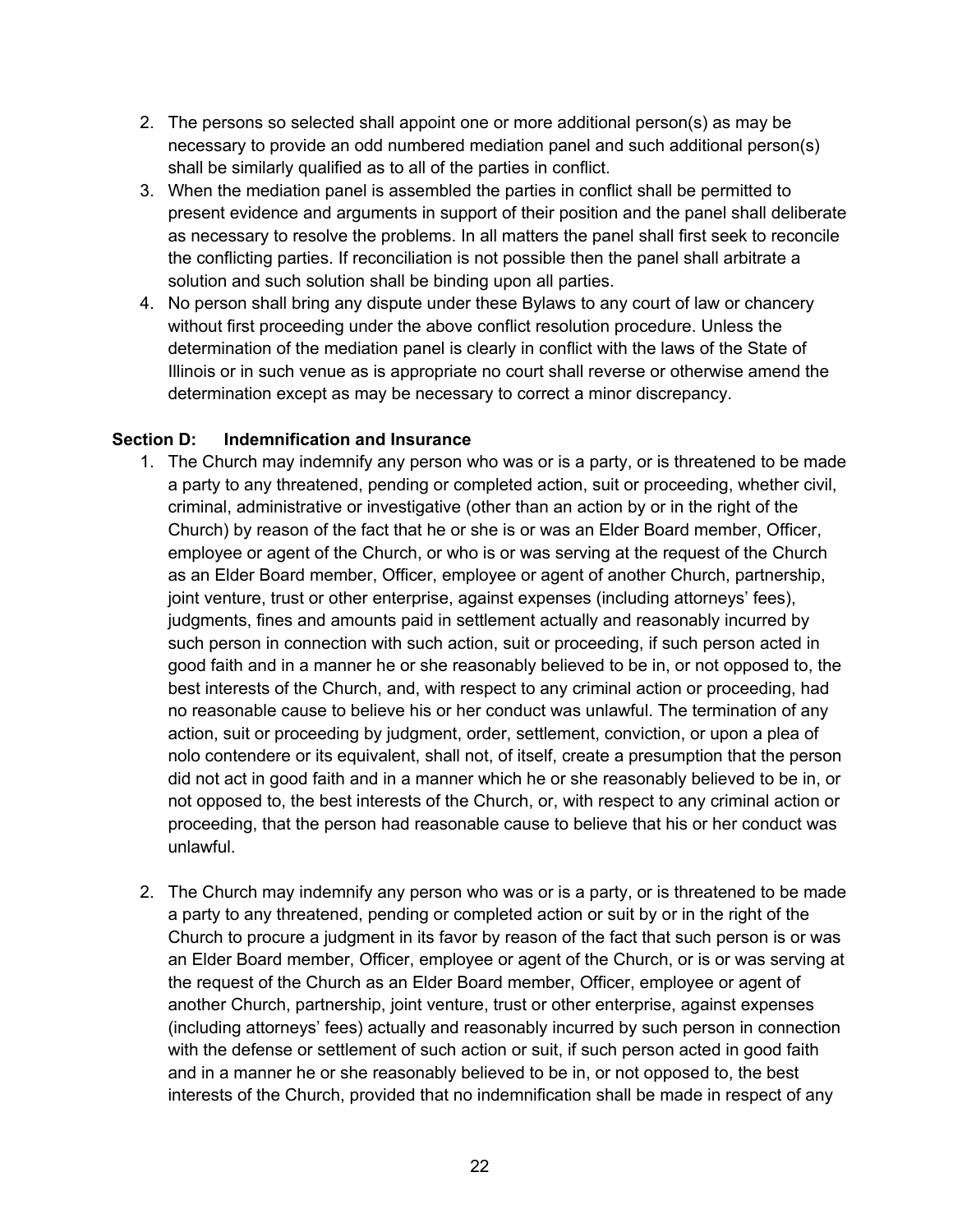claim, issue or matter as to which such person shall have been adjudged to be liable for negligence or misconduct in the performance of his or her duty to the Church, unless, and only to the extent that the court in which such action or suit was brought shall determine upon application that, despite the adjudication of liability, but in view of all the circumstances of the case, such person is fairly and reasonably entitled to indemnity for such expenses as the court shall deem proper.

- 3. To the extent that an Elder Board member, Officer, employee or agent of the Church has been successful, on the merits or otherwise, in the defense of any action, suit or proceeding referred to in Sections (1) and (2) of this Article, or in defense of any claim, issue or matter therein, such person shall be indemnified against expenses (including attorneys' fees) actually and reasonably incurred by such person in connection therewith.
- 4. Any indemnification under Sections (1) and (2) of this Article (unless ordered by a court) shall be made by the Church only as authorized in the specific case, upon a determination that indemnification of the Elder Board member, Officer, employee or agent is proper in the circumstances because he or she has met the applicable standard of conduct set forth in Sections (1) and (2) of this Article. Such determination shall be made (i) by the Elder Board by a majority vote of a quorum consisting of Elder Board members who were not parties to such faction, suit or proceeding, (ii) if such a quorum is not obtainable, or, even if attainable, a quorum of disinterested Elder Board members so directs, by independent legal counsel in a written opinion, or (iii) by the members entitled to vote, if any.
- 5. Expenses incurred in defending a civil or criminal action, suit or proceeding may be paid by the Church in advance of the final disposition of such action, suit or proceeding as authorized by the Elder Board in the specific case, upon receipt of an undertaking by or on behalf of the Elder Board member, Officer, employee or agent to repay such amount, unless it shall ultimately be determined that he or she is entitled to be indemnified by the Church as authorized in this Article.
- 6. The indemnification provided by this Article shall not be deemed exclusive of any other rights to which those seeking indemnification may be entitled under any agreement, vote of disinterested Elder Board members, or otherwise, both as to action in his or her official capacity and as to action in another capacity while holding such office, and shall continue as to a person who has ceased to be an Elder Board member, Officer, employee or agent, and shall inure to the benefit of the heirs, executors and administrators of such a person.
- 7. The Church may purchase and maintain insurance on behalf of any person who is or was an Elder Board member, Officer, employee or agent of the Church, or who is or was serving at the request of the Church as an Elder Board member, Officer, employee or agent of another Church, partnership, joint venture, trust or other enterprise, against any liability asserted against such person and incurred by such person in any such capacity,